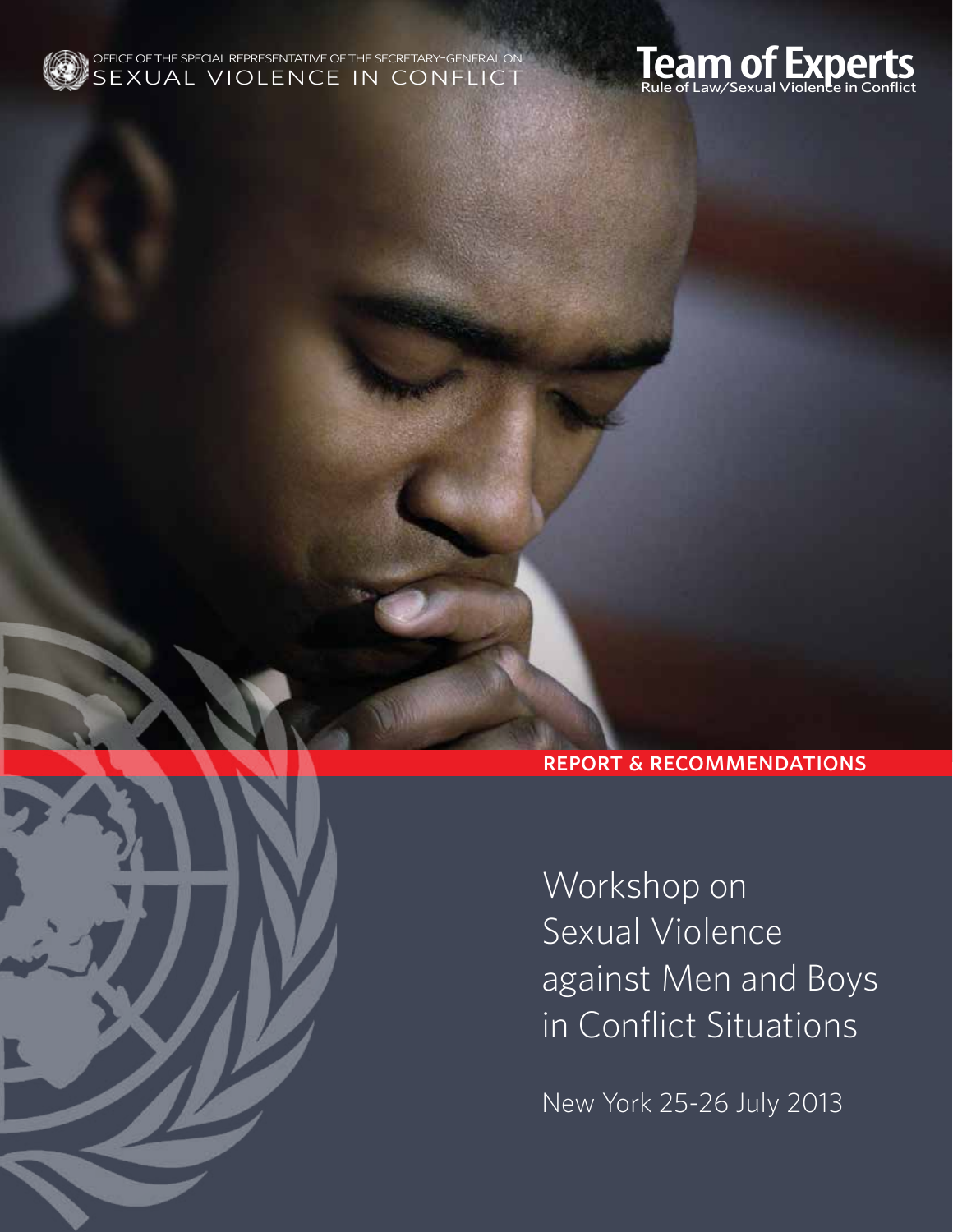# acknowledgements

this report draws on the presentations given and the discussions held during the workshop, copies of which can be found at: http://www.slideshare.net/osrsgsvc/presentations.

the workshop was made possible by the concerted action of the office of the special representative of the secretary-general on sexual violence in conflict, and the us state department. It also drew on the invaluable enthusiasm and wealth of knowledge of the experts and survivors who attended the event from various parts of the world, sharing experiences on their work covering seven continents.

| en, Peace & Security Issue<br>Introducing Men & Boys into the SGBV domain | 7<br>8<br>8                |
|---------------------------------------------------------------------------|----------------------------|
| Acknowledging<br>o Include Men & Boys                                     | 8<br>9<br>9<br>10          |
| s in Conflict                                                             | 11<br>11                   |
| curs                                                                      | 11<br>12<br>12             |
| x Boys                                                                    | 12<br>13                   |
| exual Violence - the Five 'P's<br>st Men & Boys with Sexual Violence      | 13                         |
| st Men & Boys with Sexual abuse in Peace-Time                             | 14<br>14                   |
| gainst Men & Boys<br>and Diverges from Sexuality Debates                  | 15<br>16<br>16             |
| elated Sexual Violence against Men & Boys                                 | 16<br>17<br>17<br>18<br>19 |

# **C O N T E N T S**

# **Executive Summary** 5

- 1. Overview of Sexual Violence in Conflict as a Wom Conceptual, Political and Statistical Challenges to Understandings & Assumptions about Gender Blurring of 'Gender', 'Women' and SGBV 8 Under-reporting, Under-documenting, and Under- $\lambda$ Institutional Gaps in Applying the SGBV Agenda to Why this Workshop?
- 2. The Scope of Sexual Violence against Men & Boys Men and Boys as Victims Forms of Conflict-Related Sexual Violence Spaces where Conflict-Related Sexual Violence Oc Recognising the Post-Conflict Dimension The Logics of Sexual Violence against Men & Boys The Perpetrators of Sexual Violence against Men &
- 3. Impacts and Consequences of Conflict-Related Se Comparing Conflict-Related Sexual Violence again against Women & Girls Comparing Conflict-Related Sexual Violence against
- 4. Operational Challenges In Responding to CRSV ag Exploring How Gender-Based Violence relates to a A chicken and Egg situation
- 5. Justice Frameworks for Responding to Conflict-Re International Criminal Law & Mechanisms Human Rights Law & Mechanisms 17 Domestic Law Traditional and Transitional Justice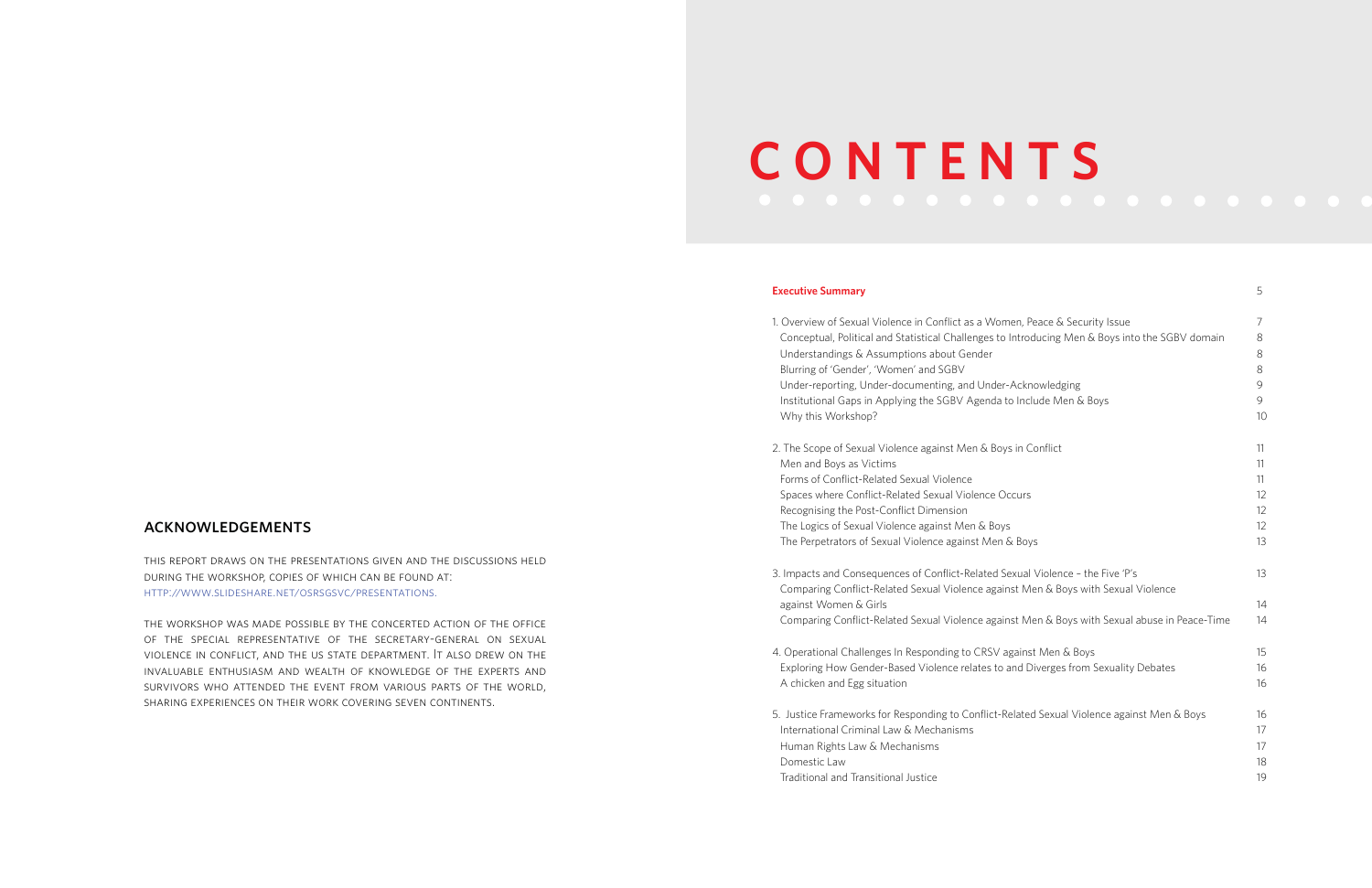The Women, Peace and Security agenda has had considerable success in drawing attention to the issue of sexual violence against women and girls in conflict situations, but has been silent on the related question of conflict related sexual violence against men and boys. Despite mounting evidence that this is a major issue in a number of conflict situations around the globe, such violence continues to be under-reported, underdocumented and under-acknowledged, thereby preventing victims from being availed much needed assistance and from accessing justice. Cognizant of the need for policies and practices that offer appropriate responses to men and boy survivors, and that challenge deeply entrenched cultural assumptions about male invulnerability to such violence, the Special Representative of the Secretary General on Sexual Violence in Conflict convened a workshop of experts to discuss the major dimensions to be brought into consideration, as well as to map out recommendations for ways forward.

In considering the scope of the problem, the workshop highlighted examples of sexual violence against men and boys in at least 25 countries since the turn of the century, and the fact that members of armed groups and forces are themselves also vulnerable. A multiplicity of forms of such violence were highlighted, ranging from anal rape through being coerced into committing various sexual acts, to also include forms of genital mutilation. The multiplicity of possible spaces in which such violence occurs was highlighted, as was the need to be aware of the ways in which conflict-related sexual violence continues in situations of exile, as well as in what are officially post-conflict contexts. While the majority of perpetrators are believed to be men, it was also acknowledged that women can also be actively involved. It was also seen that sexual violence against men and boys builds on the same gender constructs as are evident in sexual violence against women and girls, and that the 'feminization' of men through sexual violence is an extension of the larger gender logic that informs the subordination of women. Such sexual violence is frequently used as a weapon of war with the intent of fracturing communities and reducing their capacity to resist, and gender humiliation is frequently linked to ethnic humiliation.

In exploring the impacts and consequences of conflict-related sexual violence against men and boys, the discussion focused on the five 'Ps': physical, psychological, psycho-sexual, psycho-social, and political. It thus made clear how the consequences spread beyond the individual to create domestic and social dysfunction. The discussion thus emphasized the need to consider responses that work not only with the individual victim or survivor, but also his partner, family, and community.

In considering these impacts and the distinctive needs they create, the workshop considered key similarities and differences between conflict related sexual violence against men and boys, and that against women. Most striking in this regard was the manner in which male victims are frequently coerced into active involvement in sexual violence against other men and women, as well as being coerced to harm themselves genitally through particular sexual acts with objects. When comparing how such violence relates to and differs from the better documented and understood sexual abuse against boys, the public nature of much conflict-related sexual violence was contrasted to the secretive nature of most sexual abuse, and the very distinct nature of the relationship between perpetrator and victim (as compared to trusted family member or friend in situations of child abuse) was also discussed.

| 6. Recommendations                       |                                                                                      | 19 |
|------------------------------------------|--------------------------------------------------------------------------------------|----|
| А.                                       | Determine the Scope of Sexual Violence Against Men & Boys, and promote their         |    |
|                                          | Protection through;                                                                  | 19 |
| В.                                       | Develop Survivor-Centred Responses to Men & Boy Survivors                            |    |
|                                          | of Conflict-Related Sexual Violence by;                                              | 20 |
| D.                                       | Build International Momentum through;                                                | 21 |
| Ε.                                       | Enable Survivors to Access Justice, and Strengthen Domestic & International Capacity |    |
|                                          | to Hold Perpetrators to Account by;                                                  | 21 |
| 7. Key Resources                         |                                                                                      | 22 |
| 7.1 UN and other International Documents |                                                                                      | 22 |
|                                          | 7.2 Academic Texts & Books                                                           |    |
| 7.3 NGO Reports                          |                                                                                      | 23 |
| 7.4 Media Reports                        |                                                                                      | 24 |
| 7.5 Films/Documentaries/Newsclips        |                                                                                      | 24 |
| 7.6 Other Essential Reading              |                                                                                      | 25 |

# EXECUTIVE SUMMARY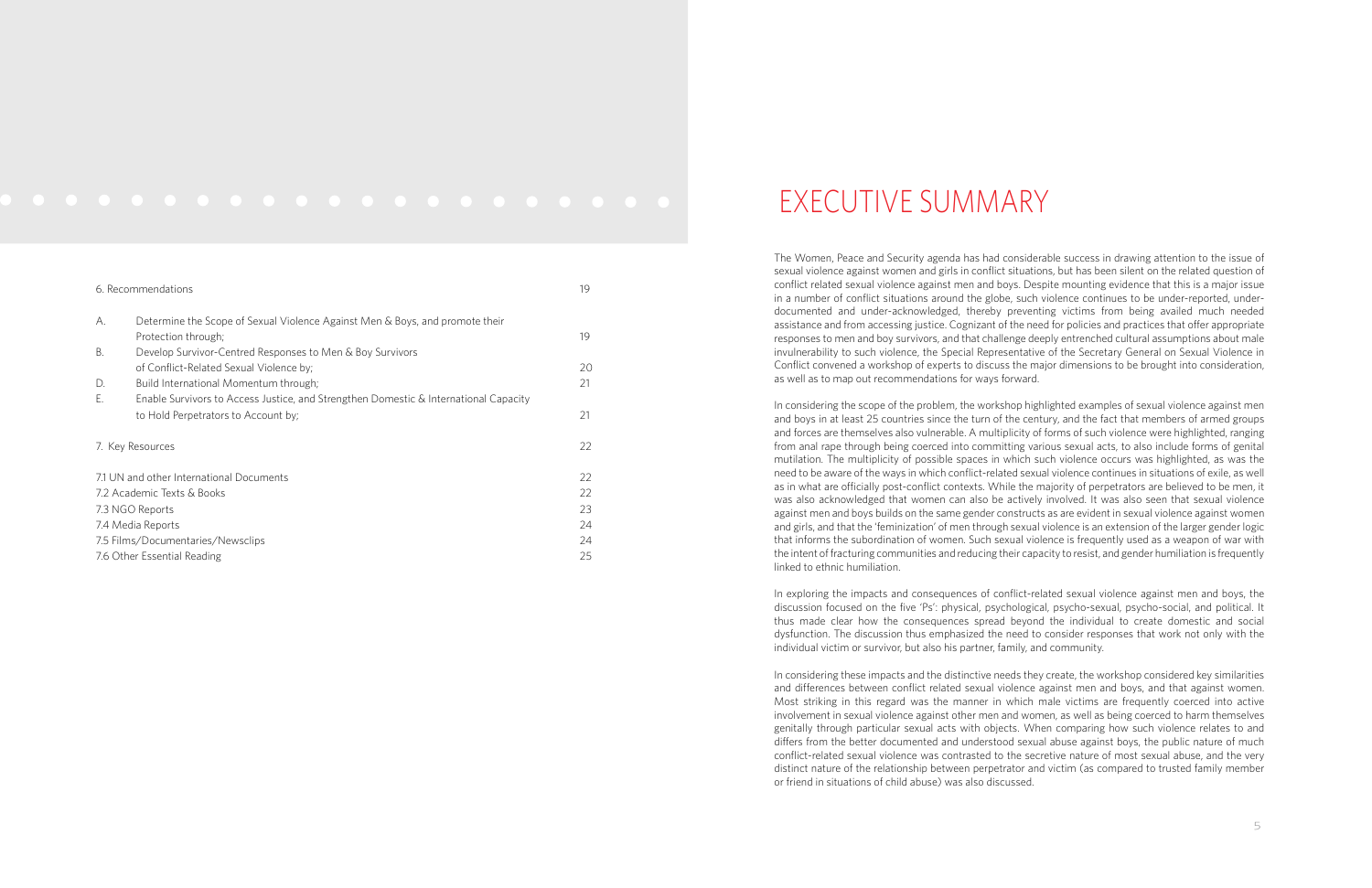While the above discussions highlighted some particular gaps in responses to conflict-related sexual violence, participants also considered the broad challenges of addressing the issue; many of the existing documents related to Gender-Based Violence focus exclusively on women and girls, leaving practitioners in field settings with virtually no guidance on how to work with men and boys. This is aggravated by widespread discomfort working on issues that are perceived to relate in one way or another to sexuality and sexual orientation.

Moving from direct service provision to the longer-term agenda of legal responses and the fight against impunity, the failure of many domestic legal frameworks to recognize men as potential victims of sexual violence was noted alongside the chilling effect on reporting of penal codes that fail to distinguish between consensual and non-consensual homosexual activity. International criminal law, as developed through the major international criminal tribunals for Yugoslavia and Rwanda in particular, and as synthesized in the Rome statute of the International Criminal Court, provides the most comprehensive framework for addressing this issue, supported by a range of human rights treaties and mechanisms, particularly those in defense of the rights to life, personal security, physical integrity, freedom from torture, inhuman and degrading treatment, access to health and equal protection. Importantly, the ICC also recognizes the importance of coercion. To ensure that domestic jurisdictions are able to address conflict-related sexual violence against men and boys it is thus essential to harmonise domestic frameworks in line with international best practice.

The prospects of traditional or customary justice systems being able to address the issue of sexual violence against men was given consideration, but, given its tendency to be patriarchal in structure and outlook, the mechanisms of truth-telling, reparations and institutional reform offered by transitional justice appeared to offer stronger prospects of redress to male victims.

The report makes 29 specific recommendations, grouped under five main headings:

a) Determining the scope of sexual violence against men and boys, notably through increased screening and documentation of three key populations (refugees, combatants, detainees)

b) Developing survivor-centered responses to men and boy survivors that begin with the individual, but when appropriate also work with families, households and communities, and encourage survivors in the establishment of self-help associations

c) Mainstreaming male-inclusive understandings of and approaches to GBV within the humanitarian community, with immediate attention to revising key guidelines and training instruments

d) Building on international momentum in the form of new resource allocations, strengthened communities of practice, and stronger statements of international commitment to addressing the issue

e) Enabling survivors to access justice, and strengthening domestic and international capacity to hold perpetrators to account, principally through aligning domestic and regional frameworks with international best-practice, as established in the Rome Statute

# EXECUTIVE SUMMARY

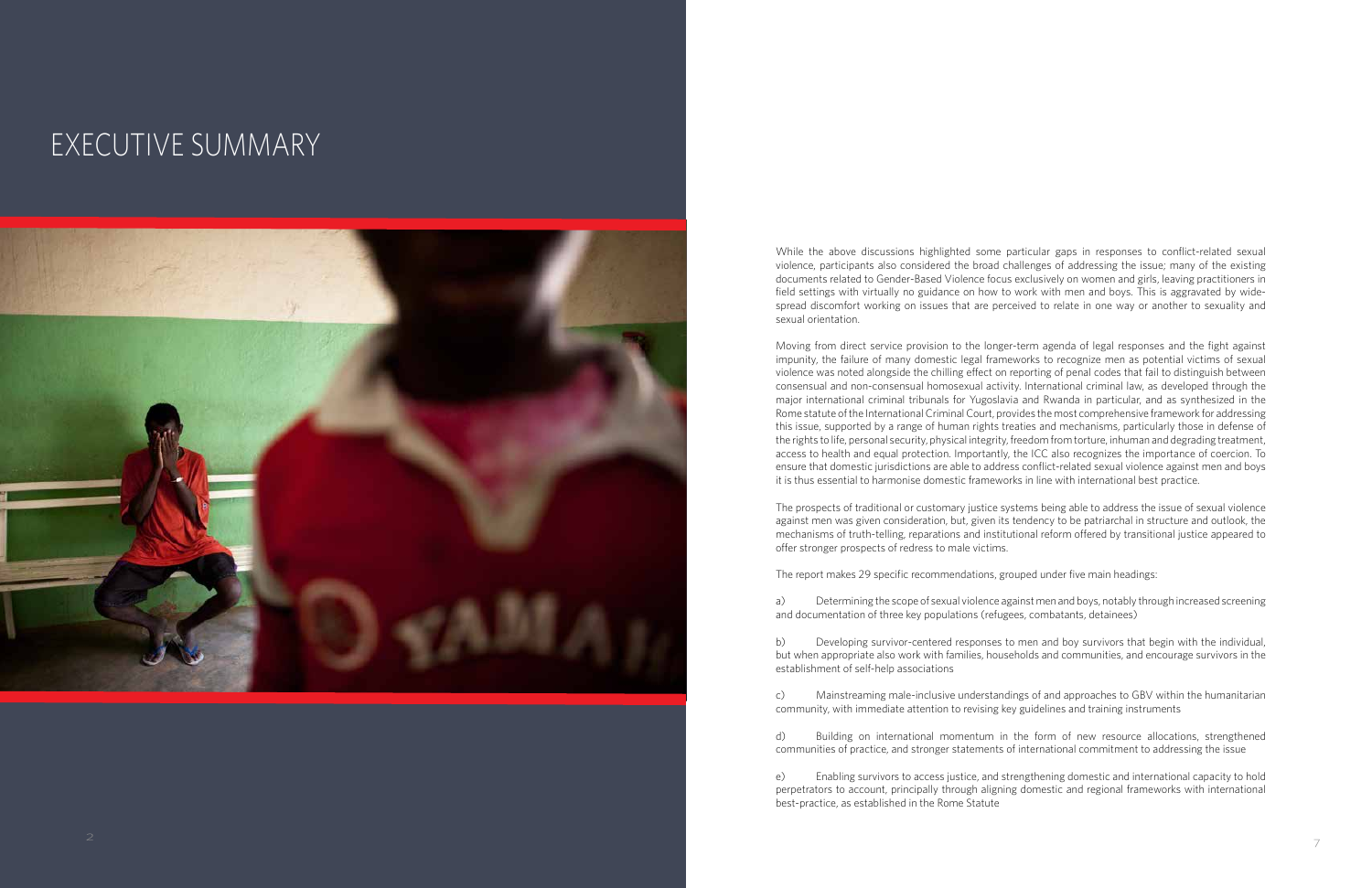

The issue of conflict-related sexual violence has gained increasing prominence in international policy making since the 1990s, partly as a result of shifts in the nature and visibility of a range of conflict and forms of war-fare, and partly as a result of much advocacy work by feminists and women's rights activists. Sexual and Gender Based Violence (SGBV) is often used as the short-hand to reference the broader patterns of human rights abuses of which sexualised violence constitutes a part; in the last two decades donors, multi-lateral organisations and nongovernmental organisations, both 'local' and 'international', have developed a focus on such forms of violence, and some considerable expertise.

Key policy moments in the development of this momentum include UN Security Council Resolutions 1325 (2000), 1820 (2008), 1888 (2009), 1889 (2009), 1960 (2010), 2106 (2013) and 2122 (2013) on Women, Peace & Security. UNSCR 1820 states that sexual violence, when commissioned as a tactic of war, can significantly exacerbate situations of armed conflict, and may pose a threat to international peace and security.

UNSCR 1888 called for the establishment of the position of Special Representative of the Secretary General on Sexual Violence in Conflict, with a coordinating function for the UN Action on Sexual Violence in Conflict. This position, based out of UN Headquarters in New York, was established in 2010, with the first SRSG, Ms Margot Wallström, handing over to the current incumbent, Ms Zainab Hawa Bangura, in 2012. Resolution 1960 (2010) provided for accountability mechanisms with which to address conflict-related sexual violence, including monitoring, analysis and reporting arrangements, naming and shaming, as well as sanctions for perpetrators. Resolution 2106 (2013) provides a comprehensive operational framework that seeks to strengthen



## **OVERVIEW OF SEXUAL VIOLENCE IN CONFLICT AS A WOMEN, PEACE & SECURITY ISSUE 1 OVERVIEW OF SEXUAL VIOLENCE IN CONFLICT AS A EXECUTE AS A In recent years both the international media and some**

national capacities to prosecute perpetrators of sexual violence, thereby increasing accountability and ultimately enhancing prevention. The establishment of the Prevention of Sexual Violence Initiative (PSVI) to prevent sexual violence in conflict by the British Government during its presidency of the G8 has added further impetus to the overall international momentum on preventing such violence in conflict situations.

Even though the existing policy infrastructure mentioned above was developed to address all victims of sexual violence, including women, men and children, there remains little acknowledgement of the issue of men as victims of conflict-related sexual violence. There has also been limited understanding of the phenomenon itself, or of the different needs of male victims of sexual violence compared to female victims, needs which call for specific programmatic and strategic adjustments. The Security Council Resolutions from 1325-2122 focus on female victims; male victims are mentioned only once, in UNSCR 2106, some thirteen years after the UNSCR 1325 was passed. As such, the Women, Peace and Security lens may have inadvertently led to adverse and exclusionary programming practices in the field.

Other important policy documents such as the Inter Agency Standing Committee (IASC) Guidelines on Responding to GBV in Emergencies, which serve as the core reference point for practitioners in the United Nations and major International NGOS, contain no discussion of the specifics of sexual violence against men and boys. The exception to this trend is the 2012 publication of the Need to Know Guidance Note on working with Men and Boy Survivors of Sexual and Gender Based Violence in Forced Displacement, spear-headed by UNHCR, which provides guidance to practitioners on how to work with men and boy survivors of sexual and gender based violence.

academics and civil society activists have begun to break the silence about male victims (see resource list). These efforts have been given considerable additional impetus in international policy circles by the accounts of conflict-related violations committed in the Libyan and Syrian situations, as mentioned in reports of the UN's various Commissions of Enquiry from 2011 onwards.

This gradual shift in understanding is reflected in recent donor funding for the development of a screening tool for the identification of men and boy victims in humanitarian emergencies. At the international policy level the G8's Declaration on Ending Sexual Violence in Conflict, adopted in London in April 2013, recognises that:

'…future action at the international level is imperative to end sexual violence in armed conflict, to tackle the lack of accountability that exists for these crimes and to provide comprehensive support services to victims, be they women, girls, men or boys' [emphasis added]

UNSCR 2106, which was passed just two months later, in June 2013, was the first such resolution to explicitly mention men and boys, noting with concern that; "sexual violence in armed conflict and post-conflict situations disproportionately affects women and girls, as well as groups that are particularly vulnerable or may be specifically targeted, while also affecting men and boys and those secondarily traumatized as forced witnesses of sexual violence against family members"



# **CONCEPTUAL, POLITICAL AND STATISTICAL CHALLENGES TO INTRODUCING MEN & BOYS INTO THE SGBV DOMAIN**

# **UNDERSTANDINGS & ASSUMPTIONS ABOUT GENDER**

Notwithstanding these recent policy developments, the practical obstacles to rapid development of interventions in support of men and boy victims are numerous. They begin with widespread understandings and assumptions about 'normal' gendered behaviour within a simple male-female binary, in particular the assumption that men are naturally aggressive, sexually demanding and invulnerable, while women are naturally peaceful, sexually passive, and weak.

Applied to the issue of sexual violence in conflict this translates into the widespread view that men are always the perpetrators and women always the victims. The possibility of men being victims of sexual violence, or of women being perpetrators, is thus generally discounted. Evidence is not looked for, and the phenomenon therefore remains under-documented.

Furthermore, the field of conflict-related sexual violence couples an implicit assumption that the direction of sexual violence will be heterosexual. Discomfort with issues of sexuality in general, and homosexual behaviour in particular, further disables any contemplation of the perpetration of sexual violence against men, whether by fellow men, or by women.

In many communities, as well as in many institutions and legal systems, no distinction is drawn between consensual and non-consensual same-sex behaviour. In Uganda, for example, the definition of rape excludes men as victims, while the Penal Code a male victim of rape by another man could be penalized for engaging in acts 'against the order of nature'. As a result, even the victims of non-consensual same-sex rape may be labelled as homosexuals, and this has a serious chilling effect on reporting of such incidents.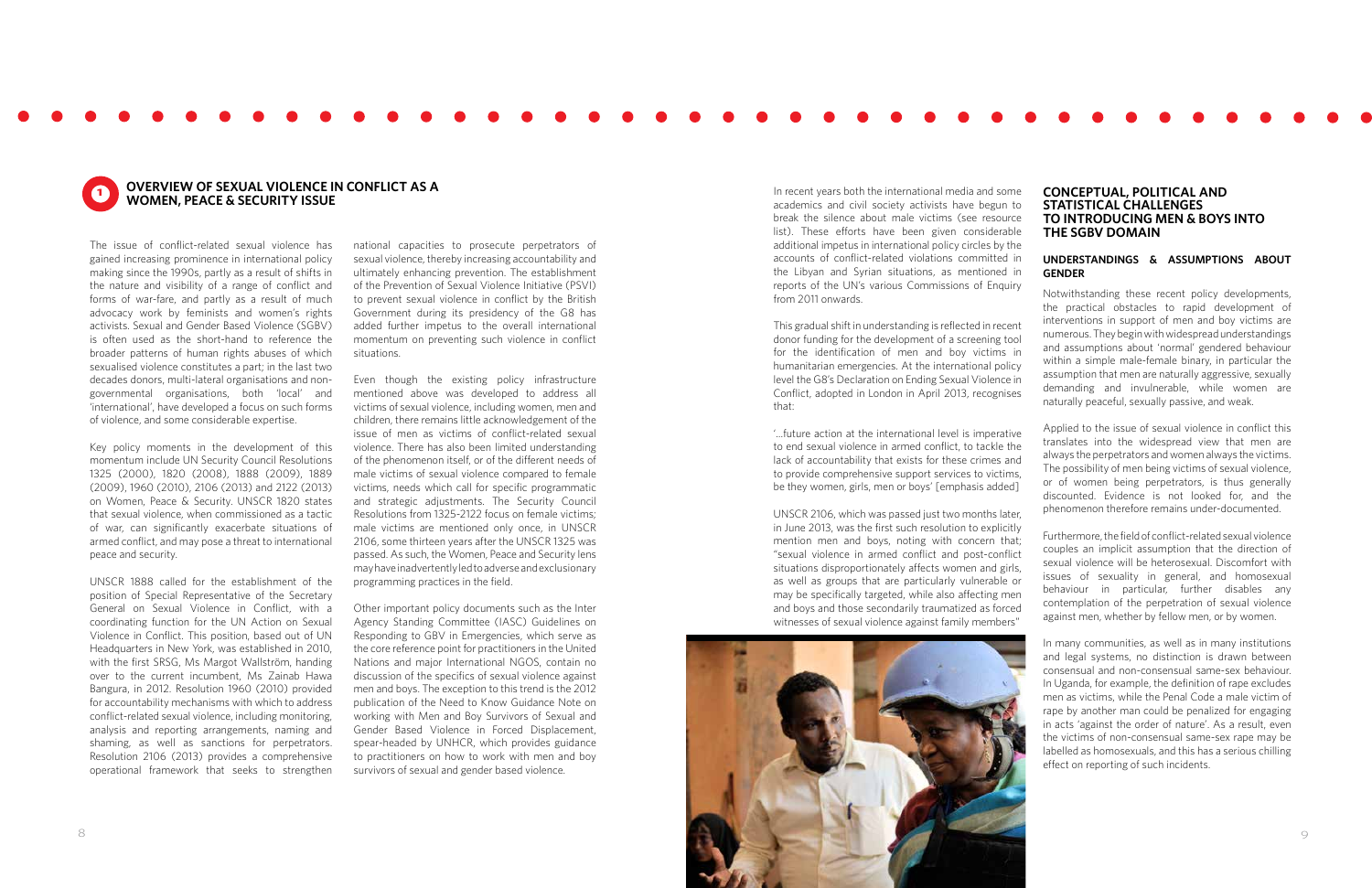## **BLURRING OF 'GENDER', 'WOMEN' AND SGBV**

Much important academic work has been done both to deconstruct gender stereotypes and biological essentialisms, and to theorize women's rights. In the fields of international activism, policy and practice on conflict-related sexual violence, however, the discussion about gender has been blurred with and frequently subsumed into a necessary struggle for women's rights in the face of historical indifference to the widespread subordination of women. Notwithstanding the importance of this struggle, the resultant discursive and policy focus on sexual and gender based violence as a women's rights issue has become, from a policy and humanitarian perspective, a serious obstacle to prevention of and response to conflict related sexual and gender-based violence against men and boys, as practitioners lack both awareness of the issues, and the appropriate experience and skills with which to respond to male survivors.

The predominance of this paradigm is evident in the fact that in most people's minds, whether in rural villages in eastern DRC or in the corridors of power in key donor states, the field of 'gender', and the subfield within that of SGBV, is understood to be about women. SGBV scenarios are populated by male perpetrators and female victims.

# **UNDER-REPORTING, UNDER-DOCUMENTING, AND UNDER-ACKNOWLEDGING**

While data on sexual violence against women and girls in conflicts remains inadequate, the view that, in terms of victims at least, SGBV is a women's issue, is enabled by an even more resounding lack of data on conflict-related sexual violence against men and boys. This statistical silence is itself a product of several intersecting dynamics; first, the serious underreporting of sexual violence by male victims, most of whom fear to be labelled as homosexuals with all the stigma, discrimination and sometimes criminalisation which that entails, and many of whom encounter disbelief and/or ridicule from service providers they attempt to report to; second, the failure by organisations and authorities to document those

cases that are reported; third, an underacknowledgement of those cases that are reported; in some international criminal tribunals, for instance, the sexual nature of violence has been disguised by it being described as 'torture'. At a state level, gender stereotypes of men as aggressive and invulnerable are frequently integral to nationalism and the mobilisation of men into military forces in defence of the nation. While violence against women is seen as deplorable yet explicable within prevalent gender and sexuality norms, violence against men is not. The notions of men as victims of sexual violence, or men as perpetrators of sexual violence against fellow males, do not fit into the military ideologies and nationalist doctrines. For states parties, in particular, this may act as further disincentive to reporting or documenting violations of men and boys.

In the few situations where serious investigations into actual levels of sexual violence have been done, the disparity between levels of conflict-related sexual violence against women and levels against men is rarely as dramatic as one might expect, and raises questions about the usefulness of claims that women and girls are 'disproportionately affected' by sexual violence. While UNSCR 2106 is an important step in the right direction, its language nonetheless continues to exemplify empirically unsubstantiated assumptions about the actual dynamics and gender-specific prevalence of sexual violence in conflict situations.

# **INSTITUTIONAL GAPS IN APPLYING THE SGBV AGENDA TO INCLUDE MEN & BOYS**

The combination of gender norms and their resultant silencing of particular forms of violence and victimhood, with the struggle for women's rights to be recognised and their needs adequately responded to, has resulted in widespread institutional gaps in responding to sexual and gender based violence against men and boys. Medical students, counsellors, social and humanitarian workers are neither trained nor funded to respond to such cases. Service providers frequently express difficulty in responding to the help-seeking behaviours of men and boys, difficulties engaging with and feeling empathy for male victims,



confusion about what the violence says about the client's sexual orientation, and a lack of safe spaces within which to work with clients, or appropriate services to which to refer them for further assistance. Lawyers are not trained to challenge legal frameworks which make it impossible for male victims to seek redress through the courts. Donors create funds to address sexual and gender-based violence, but specify that the intervention must work with women and girls, or, at best, women and children. Women are generally recruited for positions requiring gender expertise to address sexual and gender based violence. Social scientists are not funded to adequately research and document the prevalence of sexual violence from a gender–inclusive perspective. As a result, the cycle of under-reporting, under-documenting and underacknowledging sexual violence against men and boys has been perpetuated.

# **WHY THIS WORKSHOP?**

With the G8 declaration and subsequent UN resolution signalling a move towards more inclusive and comprehensive understandings of the extent and scope of sexual violence in conflict, the need to bring policy and practical interventions, in particular support services for men and boy survivors of conflict related sexual violence up to speed, and to relate them to the Women, Peace and Security policy agenda, as well as to existing interventions on behalf of women and girls in a manner which strengthens the prevention and response outcomes for all, is ever more apparent and urgent.

It is against this backdrop that the Special Representative of the Secretary General on Sexual Violence in Conflict, with the sponsorship of the US State Department, convened its first expert workshop on the topic of Sexual Violence against Men & Boys in Conflict Situations on 25-26 July 2013. Considered as a first step on the part of the Office of the SRSG and the wider UN Action Against Sexual Violence that she chairs, to broaden the scope of the discussion, policy and practice related to sexual violence in conflict to include men and boys, the workshop brought together practitioners, academics, policy makers and donors in the field of conflict-related sexual violence, as well as

representatives of survivor groups and organisations. The programme, after an opening address by Stephen J. Rapp, US Ambassador-at-Large for War Crimes Issues, began with an overview of the state of the field, followed by more specific presentations on the consequences of sexual violence to the survivors themselves, and the opportunities and challenges to seeking legal redress. Presentations on programming and research gaps were followed by in-depth group discussions on the same.

As in all discussions about the importance of seeking interventions for the prevention of and response to sexual violence, participants' contributions reflected diverse but often complementary thinking about the issue. While some prioritise recognition of the rights of victims to access assistance and seek redress, others focus more on the harms to society of failing to address these violations and their impacts, or of leaving the impunity of the perpetrators unchallenged. All these perspectives were evident in the expert presentations, as well as the group discussions.

This report seeks to summarise and draw together the key points made in presentations and group-work.. As such it aims to provide an overview of the issues for consideration, as well as an initial set of recommendations for actions which can strengthen the response by a wide range of stakeholders to men and boy survivors of conflict-related sexual violence. It does not seek to provide detailed guidance about the practicalities of working with men and boy survivors.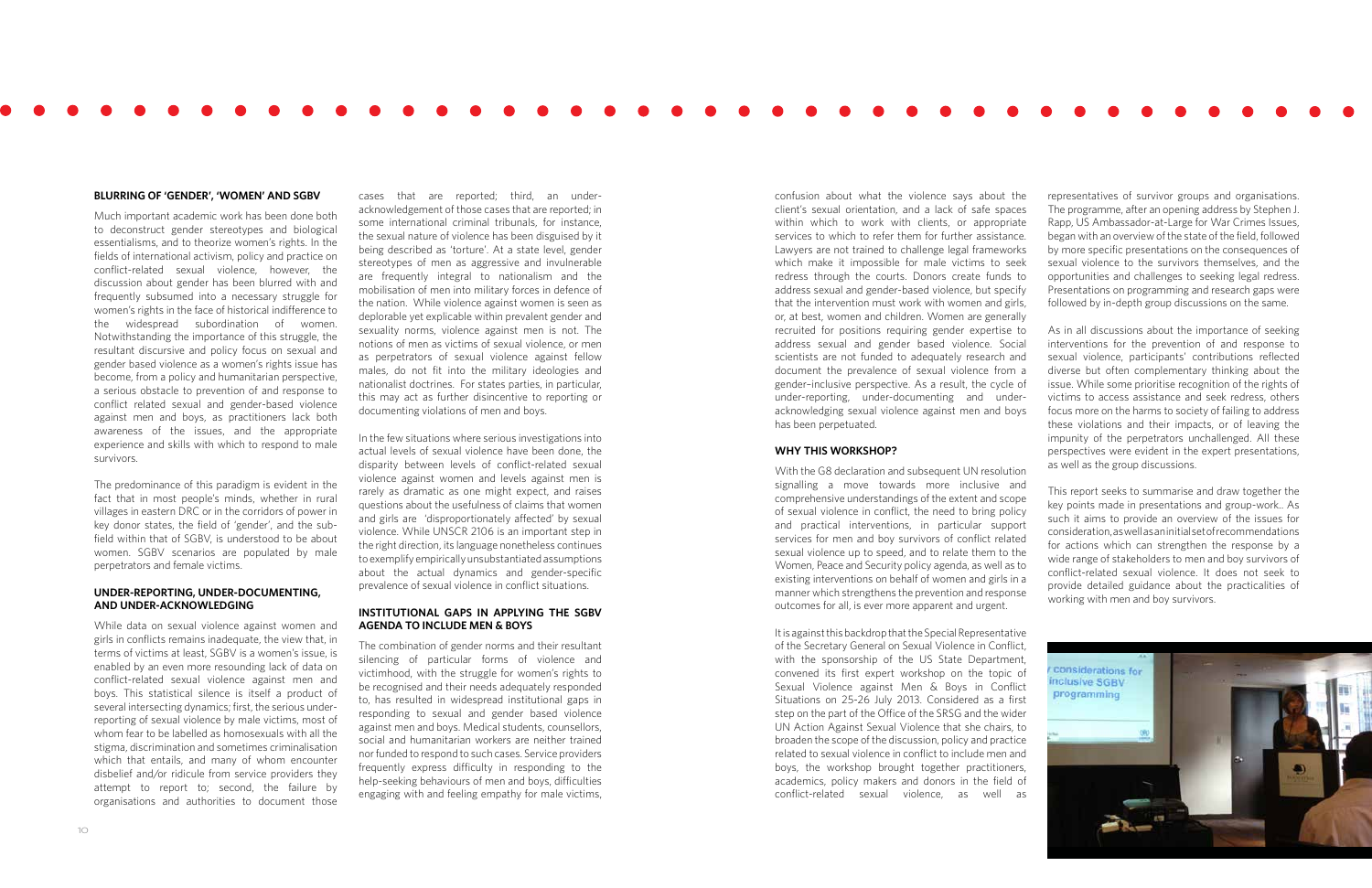Situations in which it is known that men and boys have been subjected to conflict-related sexual violence have been documented around the globe. Since 2000, cases have been documented in at least 25 countries from Latin and Central America, through Africa, the Middle East and Asia. North America is not excluded, with notorious examples of sexual abuse by US military of male captives in Iraq.

One study in Liberia found that while 42.3% of women combatants and 9.2% of civilian women had experienced sexual violence during the conflict, the same was true for 32.6% of male combatants and 7.4% of male civilians (Johnson K, Asher J, Rosborough S, et al, Association of Combatant Violence and Sexual Violence, With Health and Mental Health Outcomes in Post-Conflict Liberia, JAMA, 2008; 300-6). Another in DRC provided more qualitative data on the nature of sexual violence against men (Mervyn C, Safari O, Ramzani P, Burnham G, Glass N (2011) Sexual and gender based violence against men in the Democratic Republic of Congo: effects on survivors, their families and the community, Medicine, Conflict & Survival 27:4, 227-246). A Human Rights Watch report in Sri Lanka has demonstrated that repatriated former refugees can also be targets. Although it is often assumed that civilians are the primary victims of sexual violence, and that military structures are populated by perpetrators only, the Liberian case suggests high levels of victims of male-directed sexual violence within military settings. This is echoed in US military reports that in 2012, 53% of reported cases of sexual abuse within the US military were against men.

# FORMS OF CONFLICT-RELATED SEXUAL VIOLENCE

It is commonly assumed that sexual violence against men and boys takes the form of penetration of the anus using the penis. This is often described using the term 'sodomy', a term which fails to differentiate between consensual and non-consensual acts, rather than rape. While anal rape of men – including gang-rape - is a common form of sexual violence, it is only one of the many forms that sexual violence against men can take.

# Others include:

- oral rape, as well as rape using objects (e.g. screw-drivers, bottles)
- having ropes tied to the genitalia and being pulled around by this rope
- having electric wires attached to the genitalia, through which electric shocks are administered
- linking two men using ropes tied to their genitalia and making them walk in opposite directions
- being made to dig holes in the ground, or in trees, and then to rub themselves in that hole to the point of ejaculation
- being forced to have vaginal sex with women who are also under detention
- being forced to have anal or oral sex with fellow detainees, or with brothers, or fathers
- being forced into sexual acts with the victim's spouse, while being watched by children, parents etc.
- being used as a mattress while soldiers rape their family members on top of them
- being held for lengthy periods of time as sexual slaves
- forced circumcision, castration, and other forms of genital mutilation

It is important to recognise that while much conflictrelated sexual violence against men and boys occurs within the conflict setting, many victims subsequently flee into exile. Male refugee populations are likely to contain a higher proportion of male victims than the population in the place of origin. Additionally, the specificities of life in exile render refugee men and boys vulnerable to sexual violence and exploitation, which should thus be considered an extension of conflict-related sexual violence. Refugee camps can become sites of forcible recruitment and accompanying patterns of sexual violence, and host country citizens at times exercise extreme sexual violence against male refugees to signal their xenophobia; since refugee victims have little or no recourse in law, perpetrators rarely need to fear repercussions. As the rape of male returnees to Sri Lanka demonstrates, an official determination that a particular context is 'post-conflict' does not guarantee an end to conflict-related sexual violence.

Accounts indicate that sexual violence occurs in a wide range of settings, including but not limited to: people's own homes; their neighbourhood or village; military camps and training centres; police, prison and torture cells and other places of detention. In many accounts, conflict-related sexual violence against men and boys is deliberately done with an audience, with the result that the violation is an open secret, known about by a number of individuals beyond the immediate perpetrator(s) and victim. In many situations the victim is forced to actively participate in sexual acts against fellow detainees.

It is important to note that even a very short time in any of the above settings may result in sexual victimisation. It is not uncommon, for example, for refugees to be detained without charge for a number of days. By the time they are released, they have frequently been victimised in a way which may take years to recover from.

# **RECOGNISING THE POST-CONFLICT DIMENSION**

## **SPACES WHERE CONFLICT-RELATED SEXUAL VIOLENCE OCCURS THE LOGICS OF SEXUAL VIOLENCE AGAINST MEN & BOYS**

Testimony from a range of survivors indicates that conflict-related sexual violence against men and boys is frequently premeditated, planned, and systematic, all of which resonates with the interpretation of sexual violence as a weapon of war. In the documentary film 'They Slept With Me', for example, survivors of sexual violence in northern Uganda describe how soldiers rounded up civilians into a warehouse, and then systematically distributed them to specific soldiers to be raped. In many accounts by male survivors the gender humiliation caused by sexual violence is tightly connected to ethnic agendas and the attempt to discredit an entire ethnic group.

While reading back from the impact of sexual violence on victims to the intentions of the perpetrators behind it carries the risk of a wrong interpretation, it is evident from many victims' accounts at least, that sexual violence against men and boys shares the same gender-based logic as sexual violence against women and girls; it is effective as an instrument of humiliation and debilitation to the extent that both perpetrator and victim share a set of patriarchal gender norms in which men are regarded as superior and women as inferior. Demonstrating to the victim and any audience to the violence that the victim is unable to defend himself, sends a clear message to all that, in terms of received gender norms about male invulnerability and men's capacity to defend themselves, the victim is a 'feminized' failure – in the words of some survivors, "They turned me into a woman".

The physical damage to victims, and the fact that many victims subsequently flee, reduces the capacity of communities to resist their attackers. At a more strategic level, the violence and the destabilisation of gender certainties that such violence entails, undoubtedly weakens social cohesion, both at family and community levels. The capacity to resist is also diminished by reducing the pool from which leaders are drawn; known victims, for example, are less likely to access leadership or military positions.

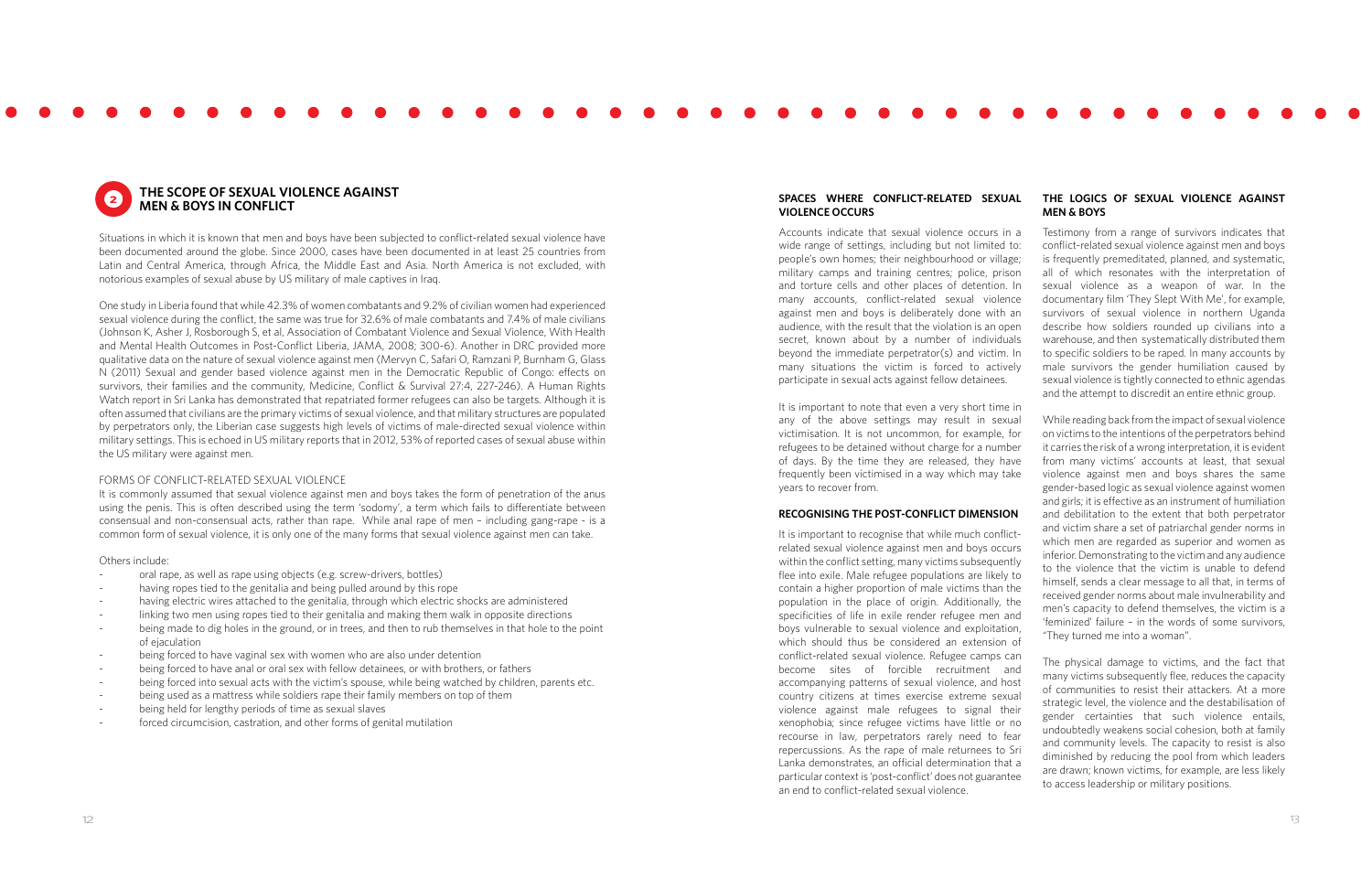In short, sexual violence against men and boys is as effective a weapon of war as that perpetrated against women and girls, and in many instances the two are deliberately brought together by the perpetrators.

# **THE PERPETRATORS OF SEXUAL VIOLENCE AGAINST MEN & BOYS**

The perpetrators of conflict-related sexual violence against men and boys are generally other men, though cases of abuse by women are also not uncommon; where perpetrators are working in groups, such groups often contain women as well as men.

While the largest percentage of perpetrators belong to armed groups and forces (including peacekeepers, police and prisons staff), some evidence suggests that the largest percentage of victims is to be found within these groups.



# **IMPACTS AND CONSEQUENCES OF CONFLICT-RELATED SEXUAL VIOLENCE – THE FIVE 'P'S <sup>3</sup>**

The impacts of conflict related sexual violence are multiple and extensive, and can usefully be summarised under five 'P's: Physical, Psychological, Psycho-sexual, Psycho-social, and Political. It is important to note that many of these impacts are happening in contexts where health services are struggling to respond adequately to more general health issues, and are not equipped to respond to these impacts. The physical impacts include bruising, lacerations, abrasions and tearing of the anal and genital areas, broken bones and teeth. Tying of the genitalia which has obstructed blood-flow can cause tissue damage and atrophy of the genitalia. Rectal damage can include fissures, prolapse and resultant incontinence. Failure The concept of psycho-sexual impacts describes the reality that the vast majority of male victims of sexual violence report a severe impact on their capacity for intimate sexual relations. Shame at the ways in which their masculinity has been challenged by the perpetrators is coupled with confusion as to what the sexual act they have been forced into means in terms of their own sexual orientation, as well as, in many instances, physical damage to the genitalia which problems of impotence as a result, with younger their capacity and/or wish to establish a family in the future.

to treat rectal damage in good time can result in permanent scarring which makes subsequent medical interventions more difficult. In some instances of rectal damage, victims avoid eating to minimise further damage, and as a result evidence malnutrition. In addition to immediate physical damage, there is also exposure to a range of Sexually Transmitted Infections such as Urinary Tract Infections, gonorrhoea, chlamydia, hepatitis, syphilis, HIV, genital warts, etc., as well as infections resulting from a lack of treatment of open wounds. In many cases victims experience prolonged sleep disorders, chronic pain in the back, head, abdomen and rectum, chronic fatigue and gastro-intestinal difficulties. renders sexual activity more difficult, or painful, or simply impossible. Many victims report serious unmarried men also expressing severe doubts about The psycho-social impacts for male victims of sexual violence are often related to the psycho-sexual impacts. Many report difficulties sustaining their preexisting or new relationships, and in many instances are abandoned by wives and girlfriends. Even where the couple stay together, many men report dysfunctional behaviours, ranging from spouses regularly belittling them verbally or physically, to their own withdrawal from their own children. The physical damage resulting from sexual violence frequently prevents men from engaging in any form of physical labour, thereby seriously jeopardising their capacity to earn an income and support their families, thus undermining another key component of the patriarchal norm of the man as provider for women and children.

The psychological effects tend to be serious and enduring, including acute stress disorders (particularly in the first three months after the incident) and Post-Traumatic Stress Disorders, which are found in up to 30% of survivors and more than a decade after the event. Depression, low self-esteem, emotional numbing, anxiety disorders such as hyper-vigilance, hyper-arousal, panic attacks, phobias and suicidal ideation are all frequent, with correspondingly higher than average levels of substance abuse. Evidence from the sexual abuse of children suggests that compulsive behaviours in adults, such as overspending, gambling, sexual obsessions, can be responses to abuse. Where the sexual violence is known about in the wider community, the stigmatisation of the victim is often experienced by his family as well. Singly or in combination, these stresses can result in domestic violence and/or the disintegration of the family unit, unless appropriate counselling for the individual and the family can be provided. Where the issue is stigmatisation by the wider community, this may often oblige a victim and his family to seek to relocate.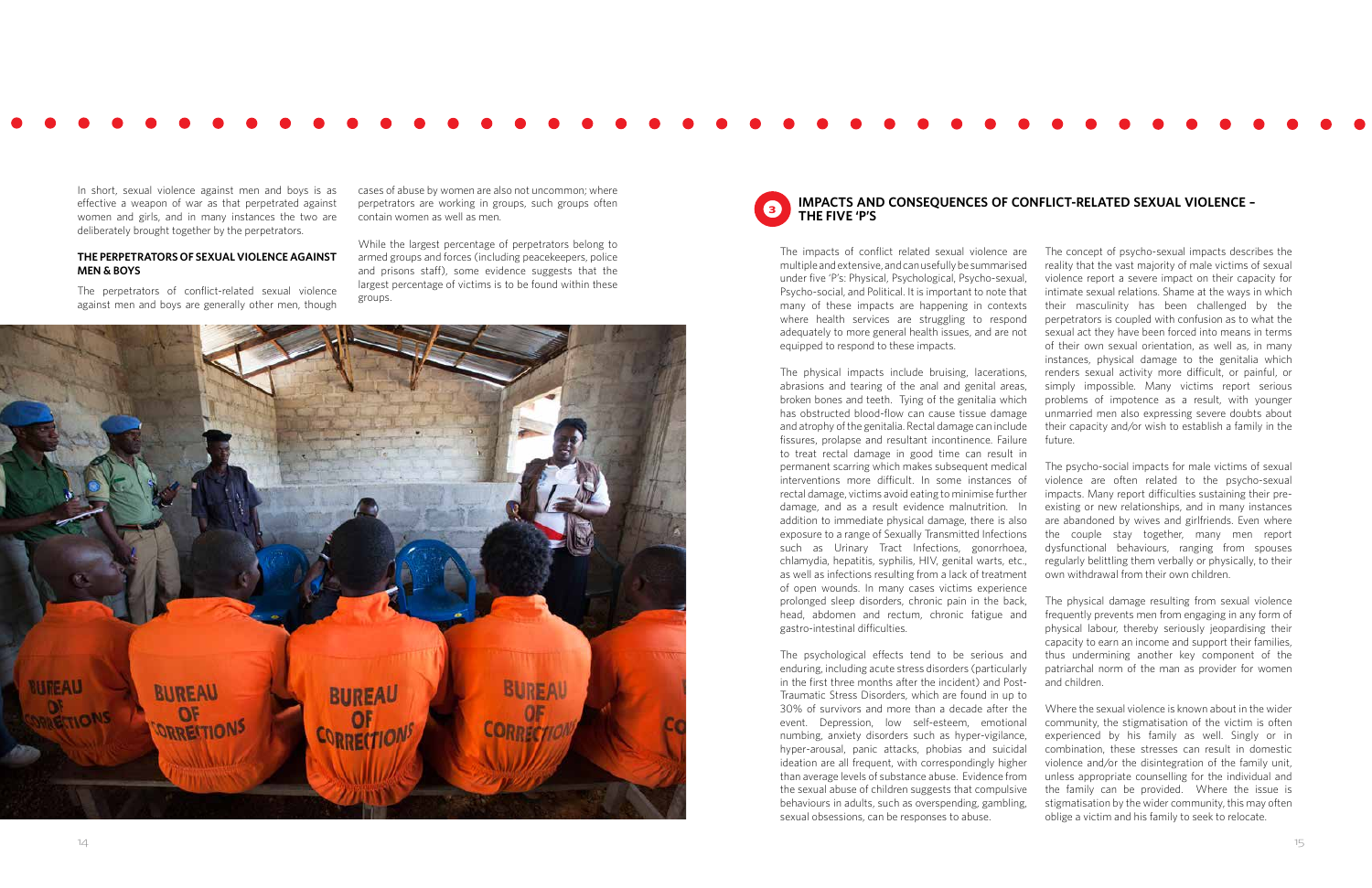The political impacts of sexual violence against men are closely related to the identity of the perpetrator(s). Civilian victims of violence perpetrated by government soldiers frequently report that they subsequently took a conscious decision to withdraw all active or passive support of government and government processes such as elections. Equally, some victims of violence perpetrated by armed groups at times report joining government forces to seek an opportunity for retaliation. Given that such attitudes are likely to be transmitted trans-generationally, these political impacts on the prospects of sustainable peace, and the need to address them through transitional justice processes, also need to be considered.

# **COMPARING CONFLICT-RELATED SEXUAL VIOLENCE AGAINST MEN & BOYS WITH SEXUAL VIOLENCE AGAINST WOMEN & GIRLS**

Conflict-related sexual violence against men and boys shares many characteristics with that committed against women and girls; an essential starting point is that the gender norms and logic which make sexual violence effective are essentially similar whether the victim is female or male, namely that women – and men feminized by sexual violence – are regarded as subordinate and inferior.

Many of the physical and psychological and psychosocial sequelae outlined above are similar; it seems likely, for example, that there are many parallels between the psychological impact of being labelled a 'whore' and being labelled 'gay', given that both attract such high levels of social stigma and exclusion.

Both men and women experience a challenge to their gender identity, with many women victims being denoted as 'useless' or 'whores', and many men losing not just their social identity, but also their physical capacity to fulfil basic expectations of providing protection and income to their households. The dysfunctionality that experiences of sexual violence provoke in domestic relationships is shared by both women and men victims.

Some differences surface in terms of the psychosexual impact; while both women and men report a

loss of interest in sexual activity, men are far more likely to report confusion about sexual identity. While further research is required, there are certain patterns in terms of location of sexual violence (e.g. places of detention for men, wood and water collection points for women), that are have particular significance for the respective genders. It also appears that the experience of being coerced into 'active' sexual acts against others (e.g penetrating the anus of a fellow captive) is specific to male victims, as is being coerced into inflicting sexual harm against oneself (e.g. through being coerced to penetrate an object such as a block of wood, or a hole in the ground, to the point of ejaculation).

# **COMPARING CONFLICT-RELATED SEXUAL VIOLENCE AGAINST MEN & BOYS WITH SEXUAL ABUSE IN PEACE-TIME**

Conflict-related sexual violence against men and boys diverges from what is known about childhood sexual abuse of boys in three key areas.

1. First, CRSV frequently happens in spaces with an audience, whereas childhood sexual abuse is generally characterised by extreme secrecy. Rather than working towards breaking the silence about what happened to them, survivors tend to work to silence what is already public knowledge.

2. Second, CRSV tends to target adolescent and adult men, rather than pre-adolescent boys; as such, the violence is done to a person who is physically, psychologically, psycho-sexually and socially more mature.

3. Third, the perpetrator in the majority of child abuse cases is known to the victim, and is often in a position of trust and responsibility vis-à-vis the victim. This is very different to CRSV where the perpetrator is generally seen as the enemy. The difference in the nature of the relationship between victim and perpetrator is fundamentally different, and this is likely to impact on the psychological responses of the victim to the violence, and their overall ability to cope with the situation.

As the international community moves to recognise the need for comprehensive responses to all survivors of sexual violence in conflict, it is confronted with substantial challenges. Many working on GBV against women and girls believe that funding for their work is inadequate to the need, and that extending work to include men and boys will further dilute these already inadequate resources. For these and other reasons, there are currently huge gaps in survivor-centred SGBV response and prevention activities when it comes to working with men and boys. While three key populations stand out as requiring sexual violence related work from humanitarian, human rights and peace-building stakeholders (namely refugees, excombatants, and detainees/former detainees), in 2002, only 3% of NGOs working in the area of "war rape and other forms of sexual violence" mentioned male victims. More than a decade later, little has changed. Although some organizations have begun to develop genderinclusive responses and case management, these are currently the exception rather than the rule. While the working tools of the GBV Information Management System of the UN are gender neutral, the materials the protocols, medication, supplies, nor the trained staff needed for adequate clinical management of the kind advocated by the IASC. The spaces within which they work are often not safe or conducive for male survivors; in some situations male survivors are referred to gynaecological units, to their own discomfort and that of the women for whom these units are intended. IEC materials such as posters and pamphlets giving information to male survivors are almost non-existent. Dominant notions of masculinity often narrow the coping strategies available to men, as well as delaying health-seeking behavior. When they do seek to access help, male survivors will therefore often present other issues rather than the core concern, and may come across as angry and threatening rather than help-seeking and therefore be barred from accessing services. Equally, staff may not know how to respond to a man who is crying, or they may assume that the victim is a homosexual, and in some countries, staff may feel they are putting themselves at risk by non-discrimination, are not in place.

provided by the UN's own Global Protection Cluster under the heading Gender Based Violence reflect a gender-exclusive approach to Sexual and Gender Based Violence. The IASC's 2005 Guidelines on Responding to GBV in Emergency Settings reference no materials on sexual violence against men and boys, and UNFPA's e-learning course on GBV in emergency situations which is largely based on the IASC guidelines, uses exclusively female case studies and has no images of male survivors. UN Women's Overview and How-to Guide on 'Gender-Responsive Early Warning' (October 2012) has virtually no indicators of gender-harms related to men and boys. In most contexts, medical, social and humanitarian workers have no training in working with male survivors, and are thus ill-equipped to identify or respond to the specificities of such cases. Clinics, particularly within emergency settings, have neither supporting someone they assume is homosexual. In short, the attitudes, knowledge and skills which would allow the staff to adopt a survivor centered approach characterized by safety, confidentiality, respect and For those responding in the first instance, in addition to the particular skills required to elicit the real problems from male victims, there are also challenges in identifying the appropriate services to refer male survivors to, particularly for medical interventions. Medical staff – including police surgeons who are required to document injuries for future legal cases have often received no training in how to respond to the particular injuries confronting male survivors, nor are they trained to document cases in a way that will facilitate subsequent legal action. Lawyers themselves are often working with legal frameworks that are a hindrance rather than a help to male survivors seeking access to justice. A further obstacle to emergency staff is that many community groups will have attitudes that need to be addressed if they are not to further stigmatize men and boy survivors within their own community. Although it is recognized in work with

# **4 OPERATIONAL CHALLENGES IN RESPONDING TO CRSV AGAINST MEN & BOYS**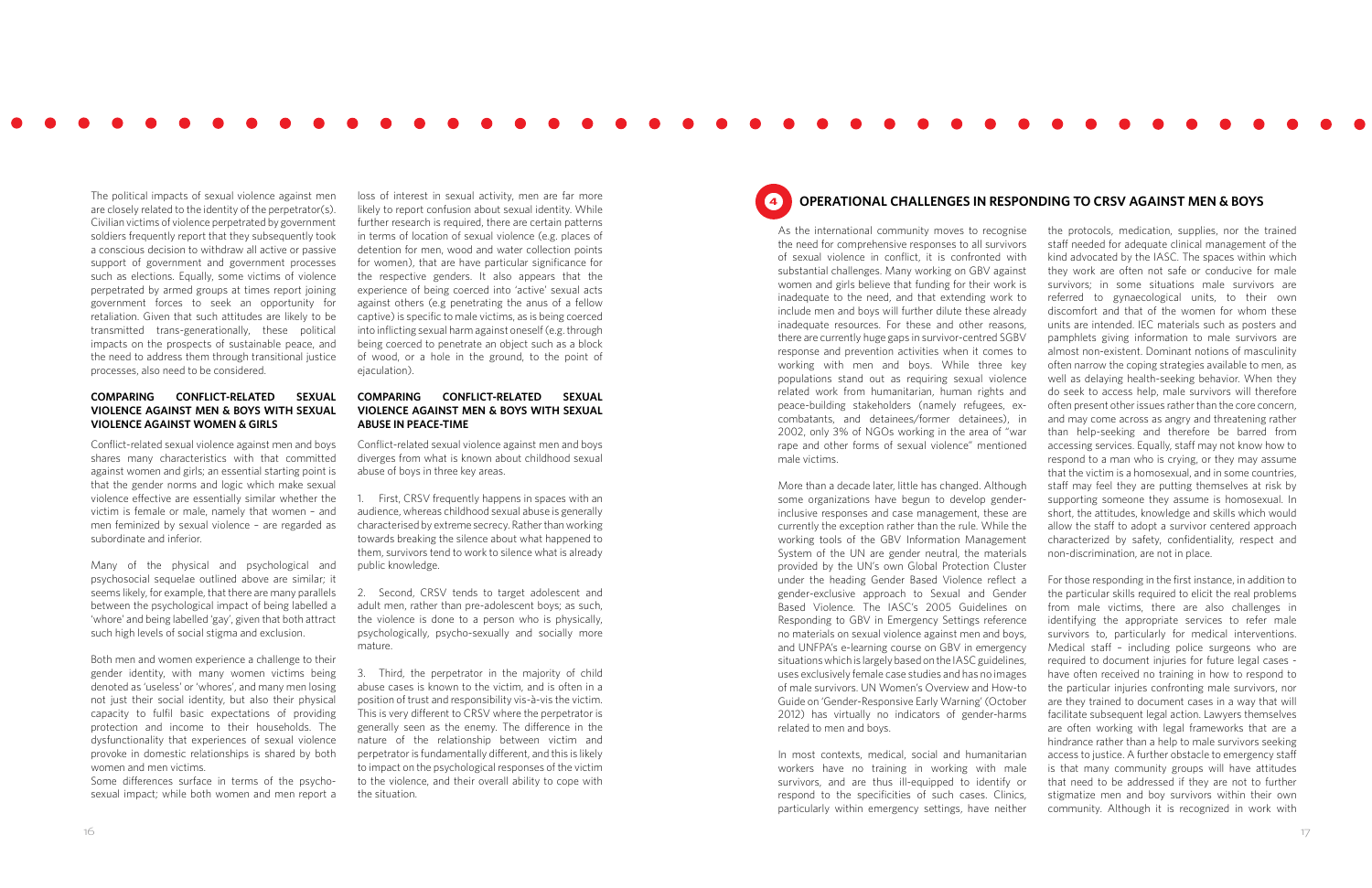women survivors that livelihoods are an important component of recovery and protection from further violence, livelihood programs for male survivors which recognize that they may have particular physical limitations during their recovery process, have yet to be established.

In some contexts, such as refugees from the Great Lakes region, survivors can be encouraged to establish support groups that provide safe spaces for sharing of experiences, as well as establishing solidarity networks and activities, and helping survivors to break down their sense of isolation and exclusion.

# **EXPLORING HOW GENDER-BASED VIOLENCE RELATES TO AND DIVERGES FROM SEXUALITY DEBATES**

There is a long-standing tendency in Gender Based Violence work to de-sexualise sexual violence. This includes the argument that rape is about power, not about sex, and the expectation that the direction of sexual violence will be heterosexual, namely, committed by man/men against woman/women. At a practical intervention level, many service providers and their beneficiaries are uncomfortable discussing issues of sex or sexuality, or sexual orientation, whether for religious, cultural or legal reasons. This poses particular problems for male survivors who are experiencing psycho-sexual impacts of the violence done to them, and who require reassurance about sex, sexuality, and sexual orientation. In terms of legal responses, legislative framings of sexual behaviour and sexual violence can make it difficult if not impossible for male survivors to come forward.

# **A CHICKEN AND EGG SITUATION**

One of the challenges in developing adequate responses for men and boy survivors is that there must first be a visible demand before the supply and quality of services will begin to adapt fully. Until more demands are made on suppliers of GBV prevention and response services, the supply of such will remain inadequate, yet while there is no adequate response, survivors are unlikely to come forward. One method of

breaking out of this vicious circle is to implement screening of both women and men for early identification of survivors of sexual violence. Normalising the screening for everybody can prompt a change in patterns of reporting. The resultant increase in numbers requiring services will help create the pressure required for service providers to seek new resources for this area of work, and for donors to allocate new resources to it.

The obstacles to legal redress for men and boy victims of sexual violence in conflict situations are multiple. Even if the legal regime caters for this crime, the individual can find it very difficult to present himself to the relevant authorities, for fear of further stigmatisation and humiliation. In many countries, two fundamental challenges exist; firstly, the definition of rape is frequently gender-exclusive, in short it defines rape as something that happens to women and girls, not men and boys; second, same-sex sexual acts are criminalised per se, regardless of whether the behaviour was consensual or not. This is particularly the case in countries where the penal code originated from the British colonial period.

To understand the options for legal action, it is necessary to explore at least three legal regimes and their associated mechanisms, and the extent to which they are harmonised in any given context: international criminal law, human rights law, and domestic law. It is important to recognise that none of these legal regimes is static, and that there have been significant developments in legal understandings and responses to conflict-related sexual violence in recent times, most significantly, perhaps, the recognition of sexual violence as a constituent of genocide, war crimes and crimes against humanity. It is also important to note that transitional justice can provide significant processes, whether to complement the formal legal system, or offer an alternative to it where prosecutions are not possible.

# **INTERNATIONAL CRIMINAL LAW & MECHANISMS**

The International Criminal Tribunal for Rwanda and the International Criminal Tribunal for the former Yugoslavia have been the principal spaces in which significant developments of contemporary jurisprudence on rape and other forms of sexual violence have taken place.

They clarified international norms prohibiting rape and sexual violence, and established them as constituent elements of genocide, crimes against humanity, and

war crimes. They also developed gender-neutral language to describe the victims of sexual violence. In the ICTY, in the case known as Prosecutor v. Milosevic, the prosecutor charged acts of forced fellatio, forced incest, and gang rape of men as persecution as a crime against humanity. In Prosecutor v. Tadic, the defendant was charged with persecution and inhumane acts as crimes against humanity, as well as torture or inhuman treatment as a war crime, but not with rape as a crime against humanity. In a third case, Prosecutor v. Cesic, the defendant, who had forced two brothers to perform oral sex on one another, was convicted of rape as a crime against humanity, as well as humiliating and degrading treatment as a war crime. In the Special Court for Sierra Leone, in Prosecutor v. Sesay, Kallon and Gbao, the three former RUF commanders were charged with outrages upon personal dignity as war crimes for two separate incidents that involved offenses against men and women, and the Court explicitly recognized that "both men and women can be victims of rape."

The Rome Statute expanded the expressly enumerated sexual violence crimes in international criminal law, by adding sexual slavery, enforced prostitution, forced pregnancy, enforced sterilization and other forms of Sexual Violence of equivalent gravity to the list of war crimes and crimes against humanity. It acknowledged that sexual violence can be committed against men and women, and also included coercion as an element in the crime. Coercion can be established by evidence of some degree of force, threat or oppression. In Prosecutor v. Kenyatta, the Office of the Prosecutor found that there were reasonable grounds to believe that the defendants were responsible for murder, 39 reported cases of rape, and at least six cases of forcible circumcision. While the Chief Prosecutor moved to charge the incidents of forced circumcision and sexual mutilation as 'other forms of sexual violence' under Article 7 (1)(g) of the Rome Statute, the ICC judges disagreed, and minimised the sexual nature of the violence against male victims by categorizing it under 'other inhumane acts' instead.

# **JUSTICE FRAMEWORKS FOR RESPONDING TO CONFLICT-RELATED SEXUAL VIOLENCE AGAINST MEN & BOYS <sup>5</sup>**

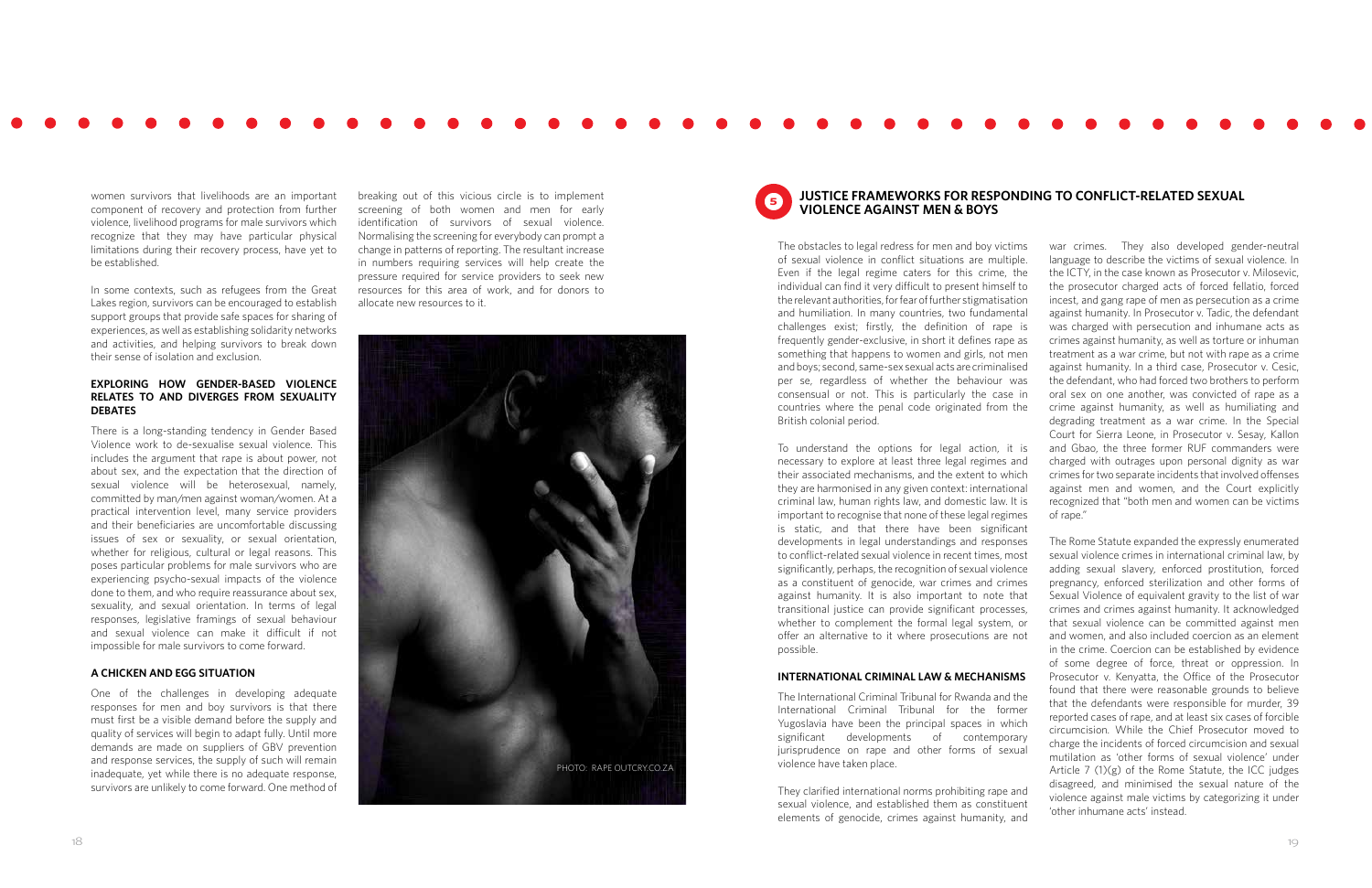# **HUMAN RIGHTS LAW & MECHANISMS**

Acts of sexual violence may constitute violations of the rights to life, personal security, physical integrity, the freedom from torture, inhuman and degrading treatment, the right to health, the right to equal protection under the law, amongst others.

Key treaties in which these rights are codified include:

- International Covenant on Civil and Political Rights
- International Covenant on Economic, Social and Cultural Rights
- • Convention on the Rights of the Child
- • Convention Against Torture
- • Convention on the Elimination of Racial Discrimination
- • African Charter of Human and Peoples' Rights

Some of those treaties have monitoring bodies that allow for individual petitions. Where a country has ratified the ICCPR and its Optional Protocol, for example, the Human Rights Committee has competence to examine individual complaints with regard to violations to ICCPR. In at least one petition dealing with sexual torture against men, the Human Rights Committee found that Libya violated its obligations under the ICCPR when it illegally detained, tortured and raped a man.

The African Commission on Human and People's Rights, in its 2003 ruling in Democratic Republic of Congo / Burundi, Rwanda, Uganda, held that rape of women and girls is a violation of the right to nondiscrimination (Article 2) and right to life (Article 4), thereby establishing a strong precedent for male victims of sexual violence.

National Action Plans for the implementation of UNSCR 1325 and 1820, both of which focus on women and children but contain some gender inclusive language, offer a further opportunity from a human rights perspective. Uganda's NAP, for example, calls for "all victims of sexual violence, particularly women and girls, to have equal protection under the law and equal access to justice," and sets as a goal the

collection of "sex disaggregated data in connection to GBV", indicating a recognition that men too suffer sexual violence.

# **DOMESTIC LAW**

The definition of sexual violence in most penal codes and in special sexual and domestic violence laws, often excludes men as victims of these crimes. In Colombia for instance, despite long years of conflictrelated sexual violence (including against men), it was only in 2012 that, with input from the UN Team of Experts on the Rule of Law and Sexual Violence in

Conflict, men were formally included as victims in the draft law on "Access to justice for victims of sexual violence".

Domestic law is therefore often at odds with international criminal law. In the case of Uganda, for example, the definition of rape used in the Ugandan Penal Code (UPC Article 123) is as follows:

'Any person who has unlawful carnal knowledge of a woman or girl, without her consent, or with her consent if the consent is obtained by force or by means of threats or intimidation… or by fear of bodily harm… commits the felony termed rape'. Men and boys are excluded from this definition. Their difficulties

are further compounded by the Penal Code's definition of 'Unnatural offences' (UPC Article 145):

'Any person who –

(a) has carnal knowledge of any person against the order of nature;

(b) has carnal knowledge of an animal; or (c) permits a male person to have carnal knowledge

of him or her against the order of nature, commits an offence and is liable to imprisonment for life'

This definition, which is exclusively about the sexual act, and pays no heed to the consensual or non-consensual nature of the act, effectively criminalizes the male victims of particular forms of sexual violence (specifically oral and anal rape), and therefore has a chilling effect on reporting of such violations.

In addition, due to limited understanding of the phenomenon, the skills-sets for investigating sexual violence crimes against men and boys are underdeveloped. Most investigations of sexual violence conducted in conflict and post-conflict situations have focused on documenting sexual violence against women and girls. In addition, most existing tools and guidelines for documentation and investigation are designed with a male perpetrator and a female victim in mind; they contemplate a female interviewer, and spaces that are women and girl friendly.

Even when the definition of sexual violence is comprehensive and inclusive, it is met with challenges. Investigators, prosecutors, and judges have a limited understanding of the phenomenon. In DRC, for instance, even though there have been reports of sexual violence against men, and a very inclusive legislation (the 2006 law), most sexual violence crimes documented and all sexual violence crimes prosecuted have been for offences against women and girls.

The Rome Statute of the International Criminal Court offers considerable hope for domestic prosecutions in the future, but for this potential to be realized requires the domestication of the statute, and the establishment of appropriate mechanisms, such as an International Crimes Division, within the state's legal infrastructure. At present, only 65 countries world-wide have taken these steps.

# **TRADITIONAL AND TRANSITIONAL JUSTICE**

Given the relative lack of access to justice through formal domestic procedures, coupled with the emphasis of international criminal tribunals on prosecuting those with command responsibility, survivors may seek justice through alternative mechanisms.

In principle, customary or traditional justice mechanisms, which continue to play an important role in many conflict-affected countries, could provide an option.

However, many such systems tend to be patriarchal in nature. Headed by male chiefs, many stigmatize female sexual violence victims and rarely consider sexual violence against men. Without considerable sensitization, these systems therefore may provide little opportunity for male victims to seek redress. Just as it is recognised that access to justice for women and girls may be improved by working with traditional justice systems to incorporate their particular needs, so this should be considered for men and boys also.

Transitional justice mechanisms, on the other hand, potentially provide an important avenue for men and boy survivors. Truth-telling and reparations programmes, for example, could constitute important elements in their personal and community recovery processes, while institutional reform of armed forces that have perpetrated such violence could reduce the risks of reoccurrence.

To date, however, male victims of sexual violence have been excluded from reparations. In Sierra Leone, for example, where a reparations programme for victims of sexual violence is being led by the National Commission for Social Action (NaCSA), all recipients to date are women, despite the fact that men and boys were also victims of sexual violence during the conflict.

It must always be recognised that the concerns that apply to women and girls, such as witness protection, risks of re-traumatising the victim, and risks of further stigmatisation in the home community, will also apply to men and boy survivors, and that there is corresponding need for gender-sensitive arrangements to be made, such as in-camera hearings.

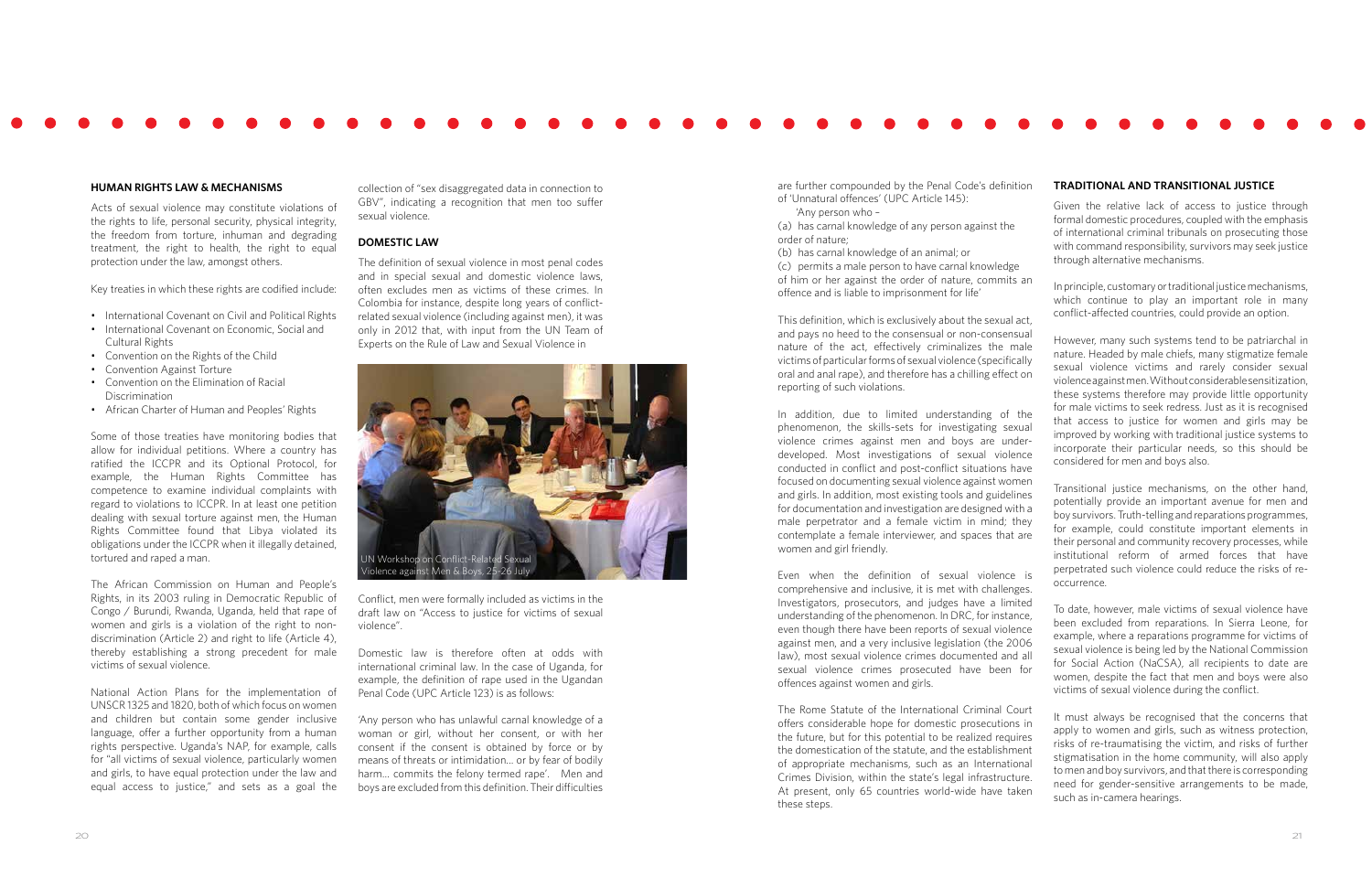# **A. DETERMINE THE SCOPE OF SEXUAL VIOLENCE AGAINST MEN & BOYS, AND PROMOTE THEIR PROTECTION THROUGH;**

- Normalising the screening of key populations for experiences of sexual violence is essential to developing a more comprehensive understanding of the reality of conflict-related sexual violence. Key populations include:
- Refugees fleeing conflict situations upon arrival in country of first asylum, as well as long-standing refugee populations
- Ex-combattants in Disarmament, Demobilisation and Reintegration Programmes
- Detainees and ex-detainees
- Documentation of the results of such screening processes
- Further strengthening the evidence base through gender inclusive Quantitative and Qualitative Research programmes, particularly in post-conflict recovery settings
- • Systematic analysis of data contained in the UN's GBVIMS
- Including experts on GBV against Men & Boys in Sexual Violence Investigation Teams (e.g. Justice Rapid Response, UK PSVI Team of Experts) , GBV teams
- • Developing and institutionalising gender-inclusive conflict early warning indicators

# **B. DEVELOP SURVIVOR-CENTRED RESPONSES TO MEN & BOY SURVIVORS OF CONFLICT-RELATED SEXUAL VIOLENCE BY;**

- Creating working groups within the global and national protection clusters to ensure that men and boy survivor centred programming is developed
- Updating guidelines and other training materials available through the Global Protection Cluster to include illustrations, case studies and testimonies from male survivors. Key materials in need of revision include:
- IASC Guidelines on responding to GBV in emergency settings - UNFPA e-learning on responding to GBV in emergency • Expanding the funding available to GBV prevention and response initiatives to enable them to include men and boys
- settings
- UN Women How to Guide on 'Gender-Responsive Early Warning'
- Reviewing and expanding the materials available on the UN Action website to include those relevant to working with men and boys, including illustrations, case studies, testimonies, stakeholders
- • Funding civil society actors to develop and mainstream clinical and case management protocols for men and boy survivors
- • Developing and implementing training curricula for medical, psycho-social, humanitarian and legal workers, including sexual violence investigators. These must address gaps in knowledge about, attitudes towards male survivors, and the technical skills needed to work with them for physical, psychological and social recovery and reintegration.
- • Working with national medical schools to ensure that modules on treating male survivors are included in medical students' genito-urinary and gastrointestinal curricula
- Working with schools of counselling and social work to ensure that conflict related violence, and dealing with psycho-sexual impacts, are integrated into the curriculum
- Ensuring that budgets for GBV service providers can cater for medical expenses, as well as the basic needs of survivors (nutrition, medication, housing, education of children) while they undergo treatment and recuperation
- • Working from a psycho-social perspective with partners, households, families and communities to reduce discrimination, stigmatisation and domestic problems
- Creating IEC materials which signal to male survivors that help is available, that they are not alone, and that breaking the silence is a key step to recovery
- Mainstreaming questions of sexual violence through incorporating them into routine data-gathering processes such as screening tools and client assessment procedures
- • Encouraging survivors to establish self-help and support groups
- Commissioning country by country analysis of the ways in which a) domestic legislation creates obstacles for male survivors and b) domestic and international law are at odds with one another and require harmonisation.
- Supporting Governments and Civil Society to harmonise frameworks through legal reform processes (cf. IASC 2005: 37).
- Assisting governments to domesticate relevant international and regional instruments, including the Rome Statute, the African Charter on the rights and welfare of the child.
- Supporting constitutional challenges on grounds of discrimination in jurisdictions in which definitions of rape are gender-exclusive

Updating and expanding definitions in line with international best standards, in particular to recognise rape using objects, in jurisdictions in which definitions of rape are currently focused on carnal knowledge of one person by another.

# **C. MAINSTREAM MALE-INCLUSIVE UNDERSTANDINGS AND APPROACHES TO GBV WITHIN THE HUMANITARIAN COMMUNITY THROUGH;**

- Supporting civil society to bring petitions to regional mechanisms (e.g. African Commission on Human and People's Rights) to ensure that male victims benefit from the precedents set by rulings on the rights of women and children .
- Working with civil society and survivor groups to document survivor testimonies and to explore preferred genderaware options for transitional justice processes.
- Working with customary justice systems to enable them to adequately respond to male victims of sexual violence.

# **D. BUILD INTERNATIONAL MOMENTUM THROUGH;**

- • Enlarging and developing the existing community of documentation and practice, with explicit ommitment to creating bridges between UN, International NGOs, National civil society, NGOs and CBOs, and academia, e.g. through a website
- • Establishing a standing committee of experts to inform both the work of the OSRSG-SVC and that of the Preventing Sexual Violence Initiative
- Working with states parties, on the drafting of a new UN Security Council Resolution on Men & Boy's vulnerability to GBV in conflict settings

# **E. ENABLE SURVIVORS TO ACCESS JUSTICE, AND STRENGTHEN DOMESTIC & INTERNATIONAL CAPACITY TO HOLD PERPETRATORS TO ACCOUNT BY;**



Zainab Hawa Bangura (centre right), Secretary-General's Special Representative on Sexual Violence in Conflict, addresses the Security Council meeting on "women and peace and security".



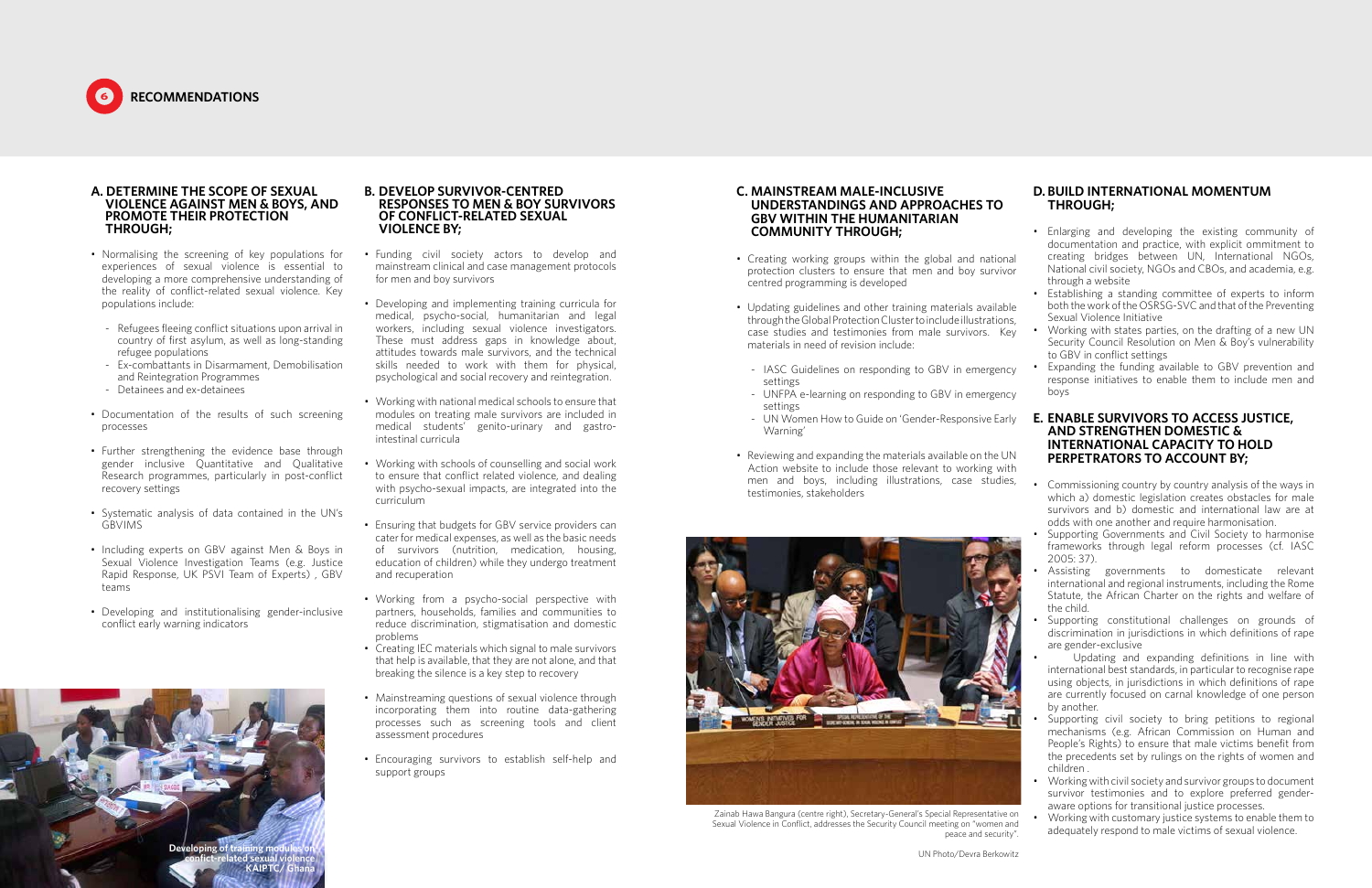# **7.1 UN AND OTHER INTERNATIONAL DOCUMENTS**

UK Foreign & Commonwealth Office Declaration on Prevention of Sexual Violence in Conflict, 11 April 2013 https://www.gov.uk/government/publications/g8-declaration-on-preventing-sexual-violence-in-conflict UN Report of the UN Secretary General 2013: Sexual Violence in Conflict. http://www.un.org/ga/search/view\_doc.asp?symbol=S/2013/149 UNHCR & The Refugee Law Project, Working with men and boy survivors of sexual and gender-based violence in forced displacement (2012) http://www.globalprotectioncluster.org/\_assets/files/tools\_and\_guidance/age\_gender\_diversity/NTG\_Working\_ with Men Boys GBV 2011 En.pdf UN Security Council Resolution 2106 (24 June 2013) http://www.un.org/en/ga/search/view\_doc.asp?symbol=S/RES/2106(2013) http://www.stoprapeinconflict.org/resolution\_on\_sexual\_violence\_in\_conflict\_a\_step\_forward OHCHR, Briefing to the General Assembly by Navi Pillay, High Commissioner for Human Rights [Syria], 13 February 2012, New York http://www.ohchr.org/en/NewsEvents/Pages/DisplayNews.aspx?NewsID=11820&LangID=e UN OCHA Meeting Report: Use of Sexual Violence in Conflict: Identifying Research Priorities to Inform More Effective Interventions: Topic 2 – Sexual Violence against Men & Boys in Armed Conflict (pages 4-6) (26 June 2008) Analytical and Conceptual Framing of Conflict-Related Sexual Violence, UN Action, 01 June 2011, New York http://www.stoprapenow.org/uploads/advocacyresources/1321456915.pdf

WHO Ethical and Safety Recommendations for Researching, Documenting and Monitoring Sexual Violence in EMERGENCIES, WHO, Jan 2007.

http://whqlibdoc.who.int/publications/2007/9789241595681\_eng.pdf

# **7.2 ACADEMIC TEXTS & BOOKS**

Maria Eriksson Baaz & Maria Stern: Sexual Violence as a Weapon of War? Perceptions, Problems in the Congo and Beyond, Zed Books 2013

Lara Stemple, Human Rights, Sex, and Gender: Limits in Theory and Practice

http://digitalcommons.pace.edu/cgi/viewcontent.cgi?article=1788&context=plr

Lara Stemple, Male Rape and Human Rights, 60 Hastings Law Review, 605-625 (2009)

Dubravka Zarkov, The Body of the Other Man: Sexual Violence and the Construction of Masculinity, Sexuality and Ethnicity in Croatian Media, in Victims, Perpetrators or Actors? Gender, Armed Conflict and Political Violence 72 (Moser & Clark eds., 2001)

Augusta Del Zotto & Adam Jones, Male-on-Male Sexual Violence in Wartime: Human Rights' Last Taboo? Paper presented at Annual Convention of the International Studies Association (March 2002)

Charli Carpenter, Recognizing Gender-Based Violence Against Civilian Men and Boys in Conflict Situations, 37 Security Dialogue 83 (2006)

Lynn Lawry et al, Association of Combatant Status and Sexual Violence with Health and Mental Health Outcomes in Post-Conflict Liberia, JAMA (2008) at

http://jama.ama-assn.org/cgi/content/full/300/6/676

Sandesh Sivakumaran, Sexual Violence against Men in Armed Conflict, 18(2) European Journal of International Law, 253 (2007)

Wynne Russell, Sexual Violence Against Men and Boys, 27 Forced Migration Review, 22, 22-23 (2007) at http://www.fmreview.org/FMRpdfs/FMR27/12.pdf

Eric Carlson, The Hidden Prevalence of Male Sexual Assault During War: Observations on Blunt Trauma to the Male Genitals, British Journal of Criminology, no 46, 16-18 (2006) Torbjorn Andersen, Speaking About the Unspeakable: Sexually Abused Men Striving Toward Language, 2 American Journal of Men's Health 25 (2008)

G. Mezey and M. B King (eds.) Male Victims of Sexual Assault (2000) Jonathan Gottshall, Explaining Wartime Rape, Journal of Sex Research, Vol 41: 2, 129-136 (May 2004) Jane Freedman, Engaging Men in the Fight against Gender Violence, Case studies from Africa, Palgrave McMillan 2012

# **7.3 NGO REPORTS**

Chris Dolan, War Is Not yet Over: Community Perceptions of Sexual Violence in eastern DRC http://www.international-alert.org/sites/default/files/publications/1011WarIsNotYetOverEng.pdf Sandesh Sivakumaran, Lost in Translation: UN Responses to sexual violence against Men and Boys in situations of armed conflict.

http://www.icrc.org/eng/assets/files/other/irrc-877-sivakumaran.pdf The Good Men Project, Men of Peace, Hope and Courage. http://goodmenproject.com/featured-content/social-justice-sexual-violence-against-boys-men-in-conflict-settings-themen-of-peace-hope-and-courage/

Refugee Law Project, Promoting Accountability for Conflict-Related Sexual Violence Against Men: A Comparative Legal Analaysis of International and Domestic Laws Relating to IDP and Refugee Men in Uganda, Refugee Law Project Working Paper 24

http://www.refugeelawproject.org/working\_papers/RLP.WP24.pdf War Child, An Unwanted Truth

http://cdn.warchild.org.uk/sites/default/files/An-Unwanted-Truth-April-2013.pdf War Child, Lost Boys

http://www.warchild.org.uk/about/publications/second-thoughts-lost-boys Human Rights Watch, We Will Teach You a Lesson: http://www.hrw.org/sites/default/files/reports/srilanka0213webwcover\_0.p Human Rights Watch (2009): Soldiers Who Rape, Commanders Who Condone http://www.hrw.org/sites/default/files/reports/drc0709web.pdf

Save The Children, Mapping of Psychosocial Support for Girls and Boys Affected by Child Sexual Abuse http://sca.savethechildren.se/upload/scs/SCA/Publications/Mapping%20of%20psychosocial%20support%20for%20 girls%20and%20boys%20affect%20by%20CSA.pdf Save The Children, No One to Turn To: The under- reporting of sexual exploitation and abuse of children by aid workers and peace keepers

http://www.savethechildren.org.uk/sites/default/files/docs/No\_One\_to\_Turn\_To\_1.pdf Save The Children, and Handicap International, Out of The Shadows: Sexual Violence Against Children With Disabilities. http://resourcecentre.savethechildren.se/library/out-shadows-sexual-violence-against-children-disabilities Alastair Hilton, 'I thought it could never happen to boys". The Sexual Abuse of Boys in Cambodia, An Exploratory Study: http://www.first-step-cambodia.org/fileadmin/user\_upload/SPEAKING\_TRUTH\_edited\_final\_20-3-08.pdf Sexual Violence Research Initiative, Care and Support of Male Survivors http://www.svri.org/CareSupportofMaleSurviv.pdf http://www.consultancyafrica.com/index.php?option=com\_content&view=article&id=808:male-sexual-violence-part-ithe-need-to-speak-out&catid=59:gender-issues-discussion-papers&Itemid=267 http://mirovna-akademija.org/rma/en/essays/english/47-gender/257-masculinities http://www.savethechildren.org.uk/sites/default/files/docs/Hidden\_Survivors\_1.pdf

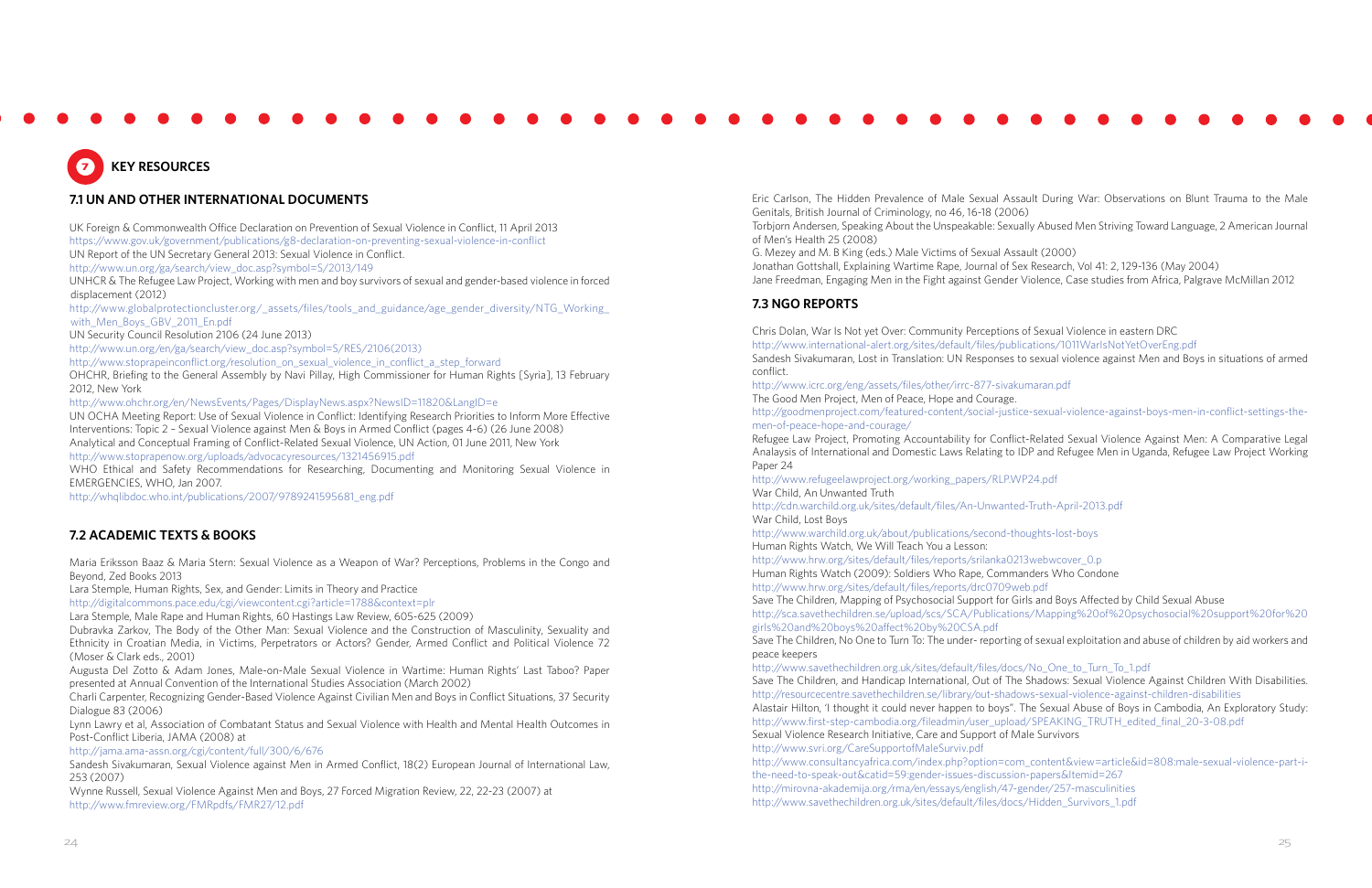# **7.4 MEDIA REPORTS**

## The Rape of Men, Will Storr.

http://www.guardian.co.uk/society/2011/jul/17/the-rape-of-men?INTCMP=SRCH http://www.guardian.co.uk/global-development/2013/jul/05/libya-rape-war-crime http://www.guardian.co.uk/world/gallery/2013/apr/11/congo-rape-galley-pictures

http://www.guardian.co.uk/society/2013/apr/23/rape-weapon-war-gang-conflict

http://www.guardian.co.uk/global-development-professionals-network/2013/jun/25/dealing-with-male-rape

Susan Sontag: Regarding the Torture of Others

http://southerncrossreview.org/35/sontag.htm

Matt Chorley & Leon Watson in The Daily Mail, 5 June 2013: Mau Mau fighters raped, castrated and beaten in Kenya's uprising against Britain get £14million compensation but no apology

http://www.dailymail.co.uk/news/article-2336418/Mau-Mau-fighters-raped-castrated-beaten-Kenyas-uprising-Britain-14million-compensation-apology.html

David Usborne in The Independent, 28 June 2013: Soldiers, Sexual Abuse – and the Serial Killer: The US military's secret sexual assaults

http://www.independent.co.uk/news/world/americas/soldiers-sexual-abuse--and-the-serial-killer-the-us-militaryssecret-sexual-assaults-8679271.html?printService=print

# **7.5 FILMS/DOCUMENTARIES/NEWSCLIPS**

Aljazeera Inside Story: The Silent Victims of Rape (2011): http://www.huffingtonpost.com/2011/07/29/male-rape-victims-sexual-violence-towards-men-\_n\_913223.html Aljazeera English: Male Rape Victims Meet in Uganda (8 April 2013): http://www.aljazeera.com/video/africa/2013/04/20134883149282189.html Will Storr, An Unspeakable Act, Episode Two. BBC World Service. http://www.bbc.co.uk/programmes/p00fvhsf/broadcasts/2012/07 Refugee Law Project, Uganda: Gender Against Men (2009): http://www.youtube.com/watch?v=mJSl99HQYXc Refugee Law Project, Uganda: They Slept With Me (2012): http://www.youtube.com/watch?v=6dxaFqezrXg Boys and Men Healing, Big Voice Pictures. www.bigvoicepictures.com

# **7.6 OTHER ESSENTIAL READING**

Adrienne Crowder, 'Opening The Door' (1995) Brunner/Mazel Mike Lew, 'Victims No Longer' (2004, Second Edition), Quill. Mathew Parynik Mendel, 'The Male Survivor', (1995) Sage Publications. Josef Spiegel, 'The Sexual Abuse of Males', The SAM Model of Theory and Practice (2003) Brunner- Routledge Mezey, G. and King, M. 'Male Victims of Sexual Assault', (2000, Second Edition) Oxford University Press



UN Workshop on Conflict-Related Sexual Violence against Men & Boys, 25-26 July 2013



"This report seeks to summarise and draw together the key points made in presentations and group-work.. As such it aims to provide an overview of the issues for consideration, as well as an initial set of recommendations for actions which can strengthen the response by a wide range of stakeholders to men and boy survivors of conflict-related sexual violence. It does not seek to provide detailed guidance about the practicalities of working with men and boy survivors."